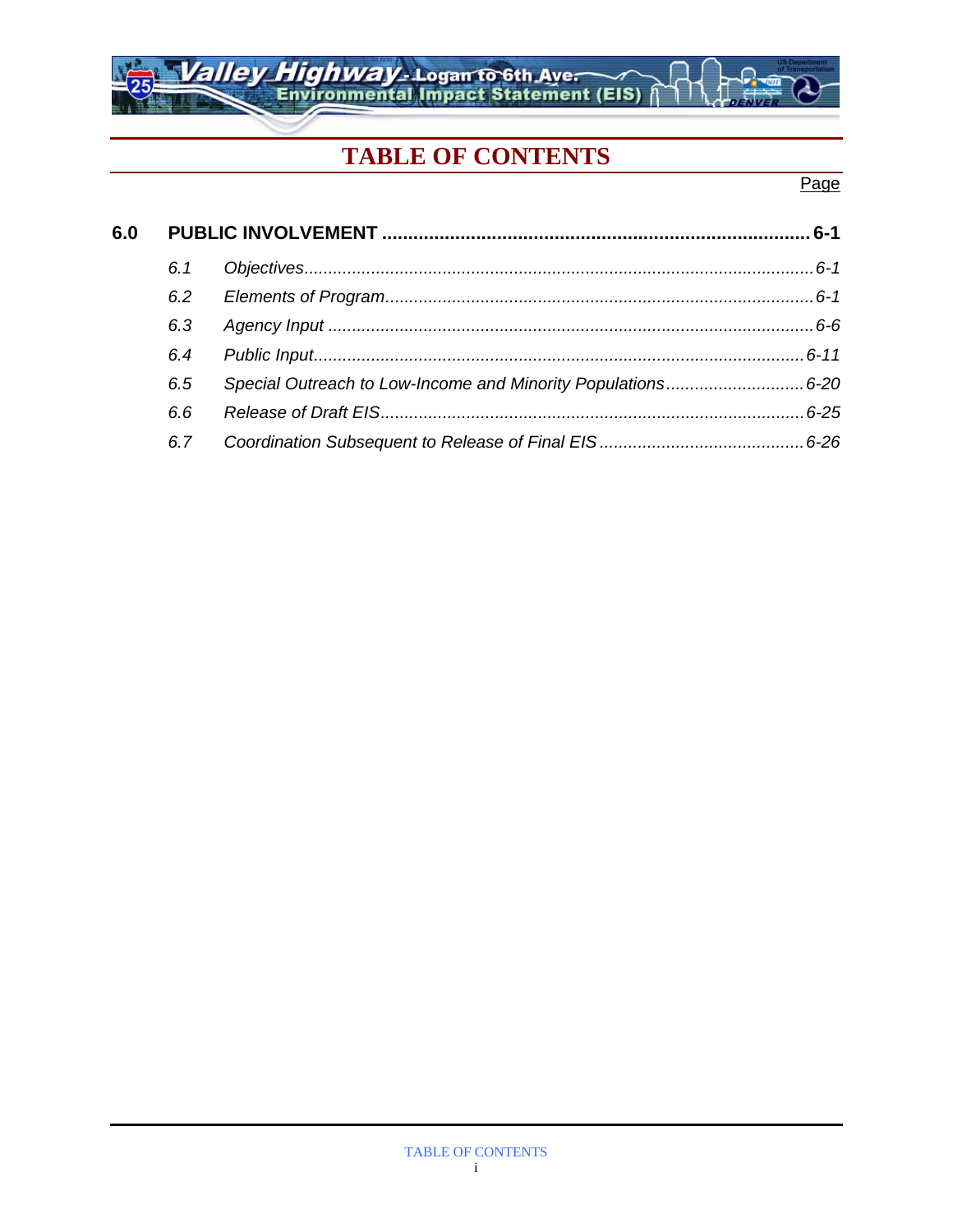## **LIST OF FIGURES**

alley Highway - Logan to 6th Ave.

### Figure 6-1 Mailing Distribution Area.....................................................................................6-3

## **LIST OF TABLES**

#### Page

Page

| Table 6-1 |                                                                         |  |
|-----------|-------------------------------------------------------------------------|--|
| Table 6-2 |                                                                         |  |
| Table 6-3 |                                                                         |  |
| Table 6-4 | Local Neighborhood Associations and Business Groups6-15                 |  |
| Table 6-5 | Neighborhood and Local Businesses Public Involvement Activities6-16     |  |
| Table 6-6 | Summary of Comments Received from Neighborhood Associations,            |  |
|           |                                                                         |  |
| Table 6-7 |                                                                         |  |
| Table 6-8 | Special Outreach Activities for Low-Income or Minority Populations 6-23 |  |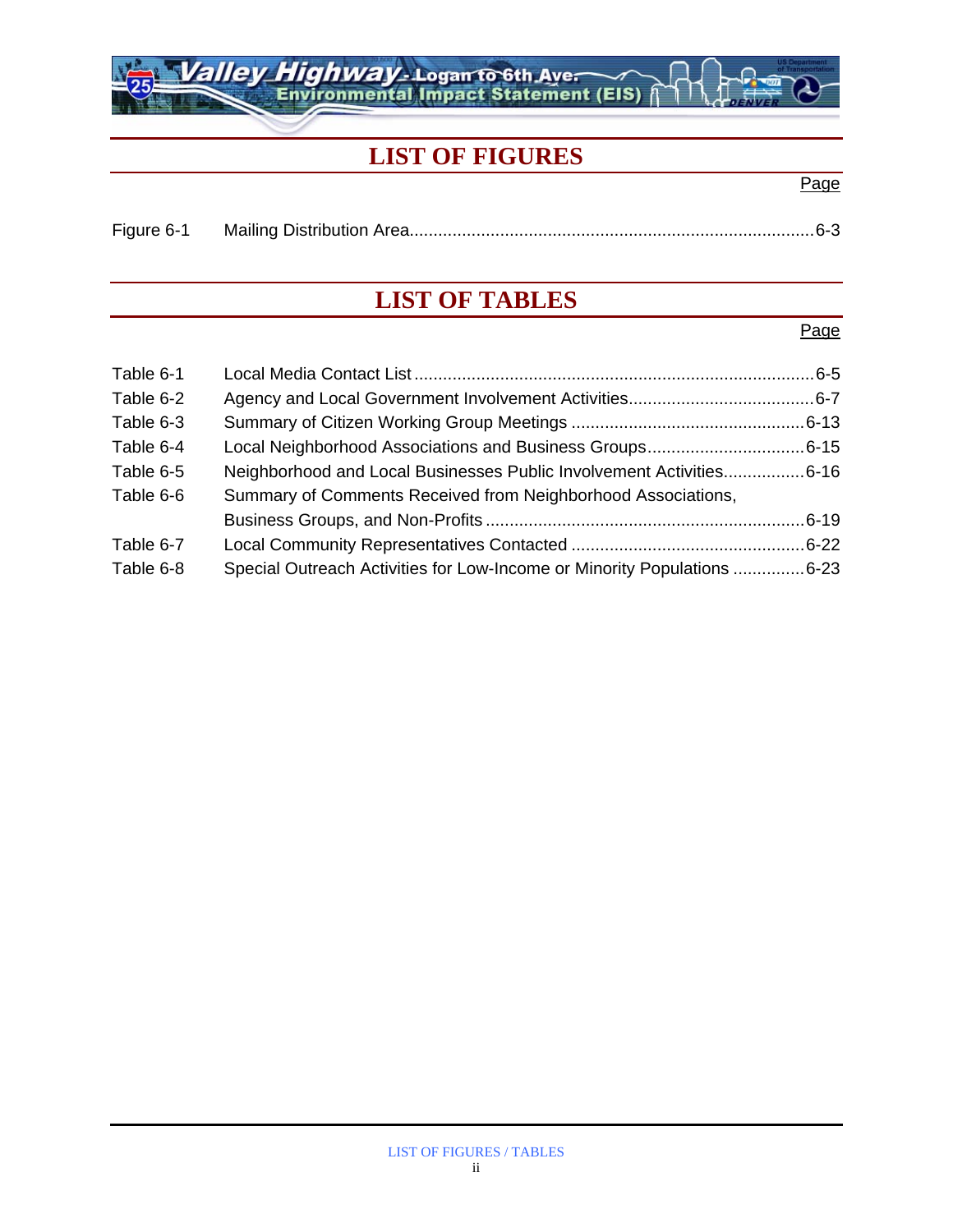*Highway - L*ogan to 6th Aver **Environmental Impact Statement (EIS)** 

## **6.0 PUBLIC INVOLVEMENT**

FHWA and CDOT are committed to involving the public and other agencies throughout the Valley Highway EIS process. The success of the Valley Highway Project hinges upon communication and cooperation between FHWA, CDOT, and the local community. This includes involvement of federal, state, and local governmental officials, regional transportation planning entities, citizen advisory groups, community groups, civic and professional organizations, businesses, residents, and low-income and minority populations in the EIS process. The public involvement process includes providing information, timely public notice, access to key decisions, and opportunities for early and continuing participation.

This chapter describes objectives and elements of the public involvement process, as well as specific activities conducted to date with the public and federal, state, and local agencies and government representatives. It also highlights special public outreach efforts to low-income and minority populations in the project area. It includes a discussion of further opportunity for public input to comment on the project and the Final EIS as part of the public hearing that will be held.

### *6.1 Objectives*

Public involvement objectives include:

- Provide a mechanism for public perspectives, needs, and ideas to be incorporated into the planning process
- Develop the public's understanding of the problems and opportunities related to the Valley Highway EIS
- Demonstrate explicit consideration and response to public input
- Develop a consensus on project alternatives

### *6.2 Elements of Program*

A multi-tiered public involvement approach was used to reach out to a variety of groups located in the project area with differing needs and perspectives. The public involvement process consisted of three general areas of coordination: public, agency, and special outreach to lowincome or minority populations.

Public outreach efforts emphasized using public meetings, as well as presentations to local neighborhood associations, business groups and non-profit organizations, to disseminate project information and provide a mechanism to incorporate the public's ideas, needs, and concerns into the EIS process. Agency coordination focused on involving federal, state, and local governmental agencies in developing the technical requirements of the EIS, and in providing technical expertise and assisting in development of the EIS. Environmental justice outreach efforts included identifying and contacting local organizations involved with low-income populations and minority populations, disseminating project information to local leaders and residents, and diversifying public outreach efforts to meet the specific needs of low-income populations and minority populations.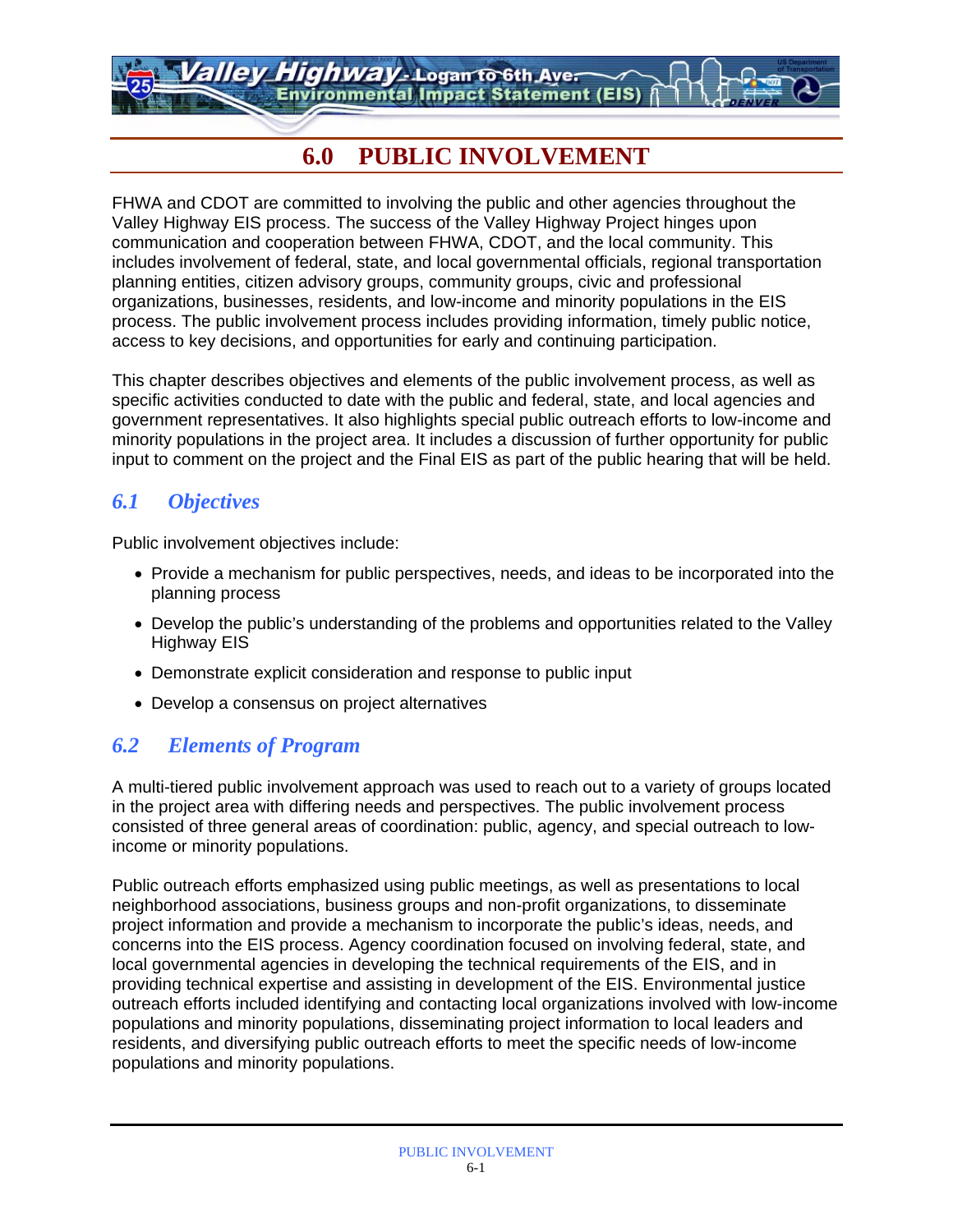In addition, the following program elements were used as primary means of information dissemination that were not linked to any specific audience.

**Environmental Impact Statement (EIS)** 

*Highway* - Logan to 6th Aver

#### **6.2.1 Notice of Intent**

A notice of intent, advising the public that an EIS would be prepared for the Valley Highway Project, appeared in the *Federal Register* on July 23, 2002. The Notice of Intent formally communicated the commencement of the public involvement process associated with the Valley Highway EIS.

### **6.2.2 Project Contacts**

Key project staff were made available to answer questions from the public via phone, fax, email, and in person. The three main project contacts were:

Mr. Tony Gross Senior Project Manager CDOT Region 6 2000 South Holly St. Denver, CO 80222 Tel: (303) 972-9112 Fax: (303) 972-9114 e-mail: tony.gross@dot.state.co.us Mr. Dean Bradley Project Manager Felsburg Holt & Ullevig 6300 S. Syracuse Way, Suite 600 Centennial, CO 80111 Tel: (303) 721-1440 Fax: (303) 721-0832 e-mail: dean.bradley@fhueng.com

Mr. Chris Horn Senior Operations Engineer Federal Highway Administration 12300 W. Dakota Ave., Suite 180 Lakewood, CO 80228 Tel: (720) 963-3000 Fax: (720) 963-3001 e-mail: chris.horn@fhwa.dot.gov

### **6.2.3 Mailing List Development**

Approximately 20,000 residences and businesses in the neighborhoods surrounding the project area received project newsletters and postcard meeting notices. Project newsletters and postcard notices inviting local residents and businesses to public meetings were sent via a mass mailing to the project area, which included the neighborhoods of Athmar Park, Baker, Barnum, Godsman, Lincoln Park, Overland, Platt Park, Sun Valley, Valverde, Villa Park, and West Washington Park in the City and County of Denver. **Figure 6-1** depicts the boundaries of the mailing distribution area. The area targeted for mass mailing is located approximately north of Florida Avenue, west of Washington Street, east of Federal Boulevard, and south of 8<sup>th</sup> Avenue in south Denver. In the area along US 6 west of I-25, the mailing area extends north to 10th Avenue and west to Knox Court.

In addition, a mailing list of over 700 individuals was compiled. An initial mailing list was prepared during the EIS scoping process. The initial list included the name, group association, mailing address, phone number, and email address of representatives from local neighborhood associations; business groups; and federal, state, and local governmental agencies. Over the course of the public involvement process, the mailing list was updated with the contact information of public meeting attendees, interested individuals, religious groups, non-profit organizations, and other individuals not identified on the initial mailing list. The mailing list was used to disseminate project information, such as meeting minutes and notification of public meetings.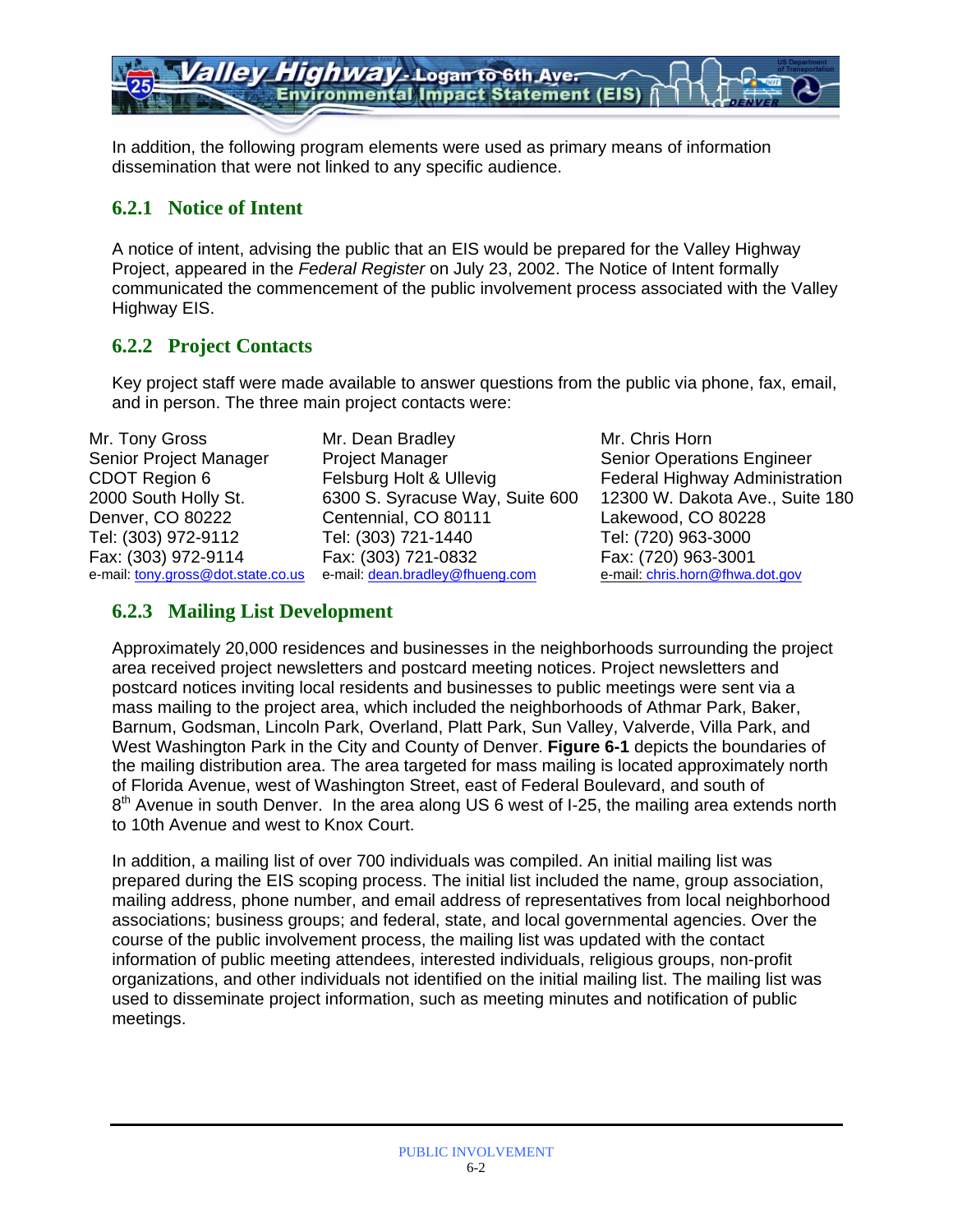

# **Mailing Distribution Area**

**Figure 6-1**

.<br>∎Miles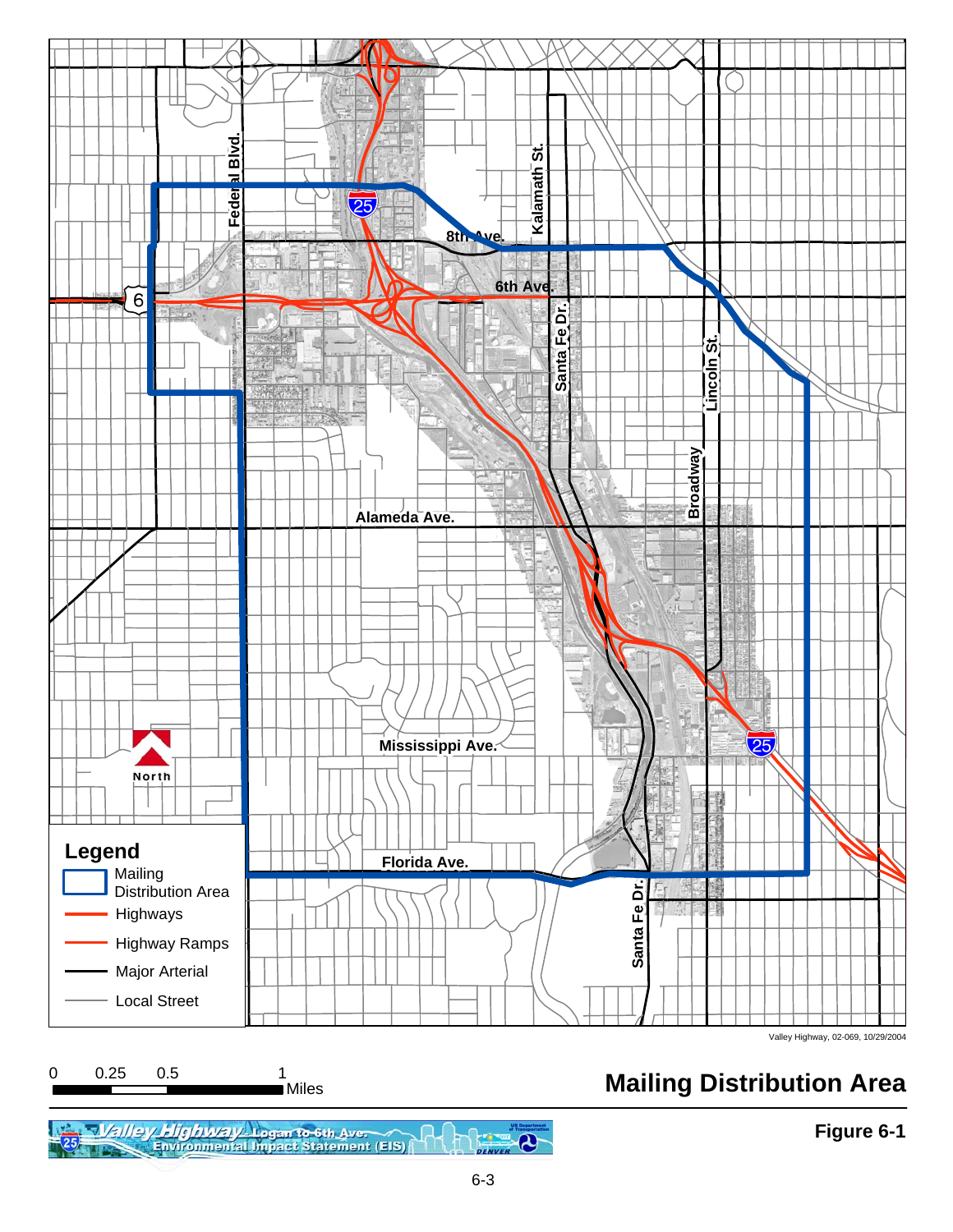### **6.2.4 Project Website**

A project website was developed (www.valleyhighway.com) in December 2002 to provide the public up-to-date information on the Valley Highway Project. Information presented on the website was designed to avoid technical jargon, wherever possible, and communicate a plain and understandable message. A link to a multi-lingual translator was provided on the website. The website was updated on a monthly or as needed basis; individuals could sign up for the Citizens Online database to receive email notices whenever the website was updated. The website provided electronic access to:

- A project description and map
- Public involvement activities, including public meeting comment summaries and Citizen Working Group meeting minutes
- Environmental resources
- Project element and system alternatives, including screened alternatives and the screening process
- EIS chapters in a downloadable format
- Broadway viaduct construction information
- Frequently asked questions
- A glossary of terms
- Newsletters and news releases
- Meeting notices
- Contact information
- Public comments

The project website provided interested members of the public with an opportunity to comment on the project, ask questions, and request project-related information through a comment feedback form. Comments were received at the website via the comment feedback form and from emails sent to the webmaster.

### **6.2.5 News Releases to Local Media**

Periodic news releases were prepared and provided to the local media before public meetings. The list of local media is summarized in **Table 6-1**. News releases were provided in September 2002, December 2002, July 2003, January 2004, October 2004, and May 2005. A copy of each news release is included in **Appendix B**, *Public Coordination*.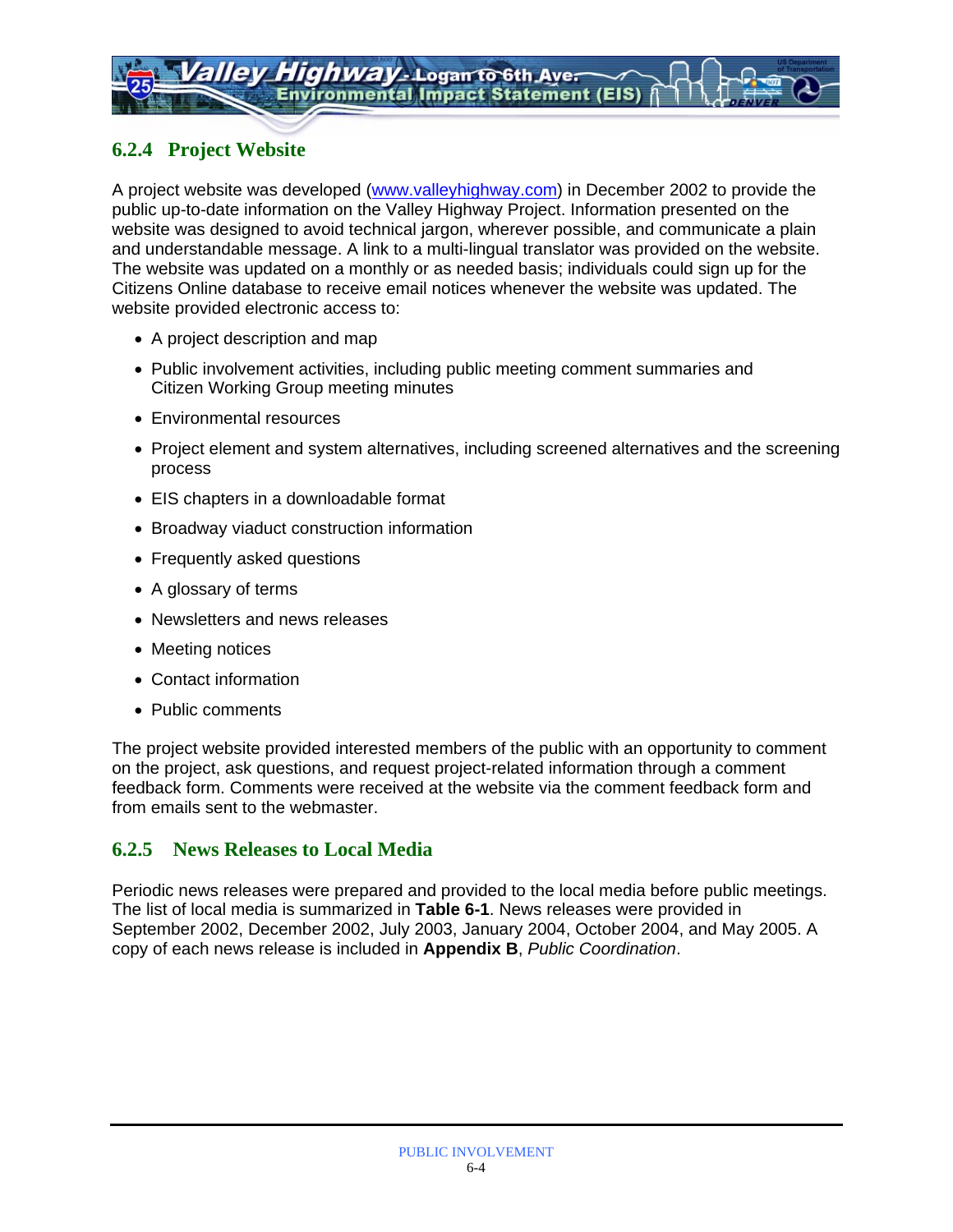### **Table 6-1 Local Media Contact List**

| <b>Media Type</b> | <b>Local Media Resource</b>             |
|-------------------|-----------------------------------------|
| Newspaper         | <b>Denver Post</b>                      |
| Newspaper         | <b>Rocky Mountain News</b>              |
| Newspaper         | Daily Journal and Colorado Construction |
| Newspaper         | <b>Rocky Mountain Construction</b>      |
| Newspaper         | Denver Business Journal                 |
| Newspaper         | Arvada Sentinel                         |
| Newspaper         | Golden Transcript                       |
| Newspaper         | <b>Brighton Standard Blade</b>          |
| Newspaper         | <b>Commerce City Sentinel Express</b>   |
| Newspaper         | Fort Lupton Press                       |
| Newspaper         | <b>Centennial Citizen</b>               |
| Newspaper         | Englewood Herald                        |
| Newspaper         | <b>Highlands Ranch Herald</b>           |
| Newspaper         | The Voice                               |
| Newspaper         | North Denver Tribune                    |
| Newspaper         | <b>Westminster Window</b>               |
| Newspaper         | Northglenn/Thornton Sentinel            |
| Newspaper         | Westsider                               |
| Newspaper         | <b>Erie Review</b>                      |
| Newspaper         | Lafayette News                          |
| Newspaper         | Louisville Times                        |
| Newspaper         | <b>Front Range News</b>                 |
| Newspaper         | <b>Aurora Sentinel</b>                  |
| Newspaper         | <b>Broomfield Enterprise</b>            |
| Newspaper         | <b>Castle Rock News Press</b>           |
| Newspaper         | Englewood Centennial Journal            |
| Newspaper         | Evergreen Canyon Courier                |
| Newspaper         | Greenwood Village The Villager          |
| Newspaper         | Littleton Independent                   |
| Newspaper         | <b>Loveland Daily Report</b>            |
| Newspaper         | El Hispano                              |
| Newspaper         | <b>Urban Spectrum</b>                   |
| Newspaper         | Hispania News                           |
| Newspaper         | Intermountain Jewish News               |
| Newspaper         | Korea Times Denver                      |
| Newspaper         | Korean Denver News                      |
| Newspaper         | Colorado Chinese News                   |
| Television        | KUSA-TV (NBC)                           |
| Television        | <b>KCNC-TV (CBS)</b>                    |
| Television        | KMGH-TV (ABC)                           |
| Television        | KDVR-TV (FOX)                           |
| Television        | KWGN-TV (WB)                            |
| Television        | <b>KCEC-TV (Univision)</b>              |
| Television        | FTFD-TV                                 |
| Television        | KMAS-TV (Telemundo)                     |
| Television        | <b>KRMT-TV</b>                          |
| Radio             | KHOW-AM 630                             |
| Radio             | <b>KOA-AM 850</b>                       |
| Radio             | <b>KMXA-AM 1090</b>                     |
| Radio             | <b>KJMN-FM 92.1</b>                     |
| Radio             | <b>KUVO-FM 89.3</b>                     |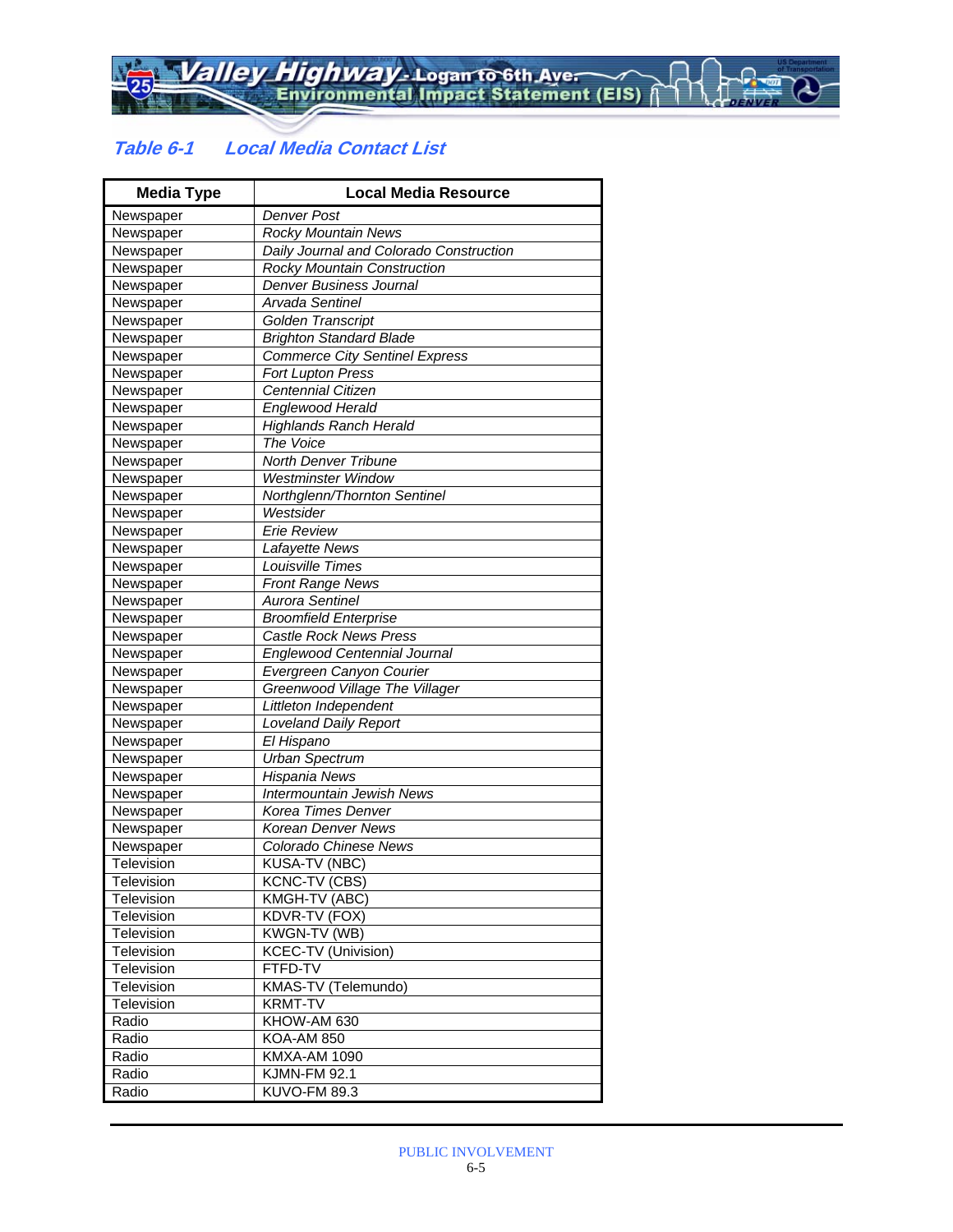### **6.2.6 Bilingual Project Phone Hotline**

The project team established and promoted a bilingual Spanish/English project phone hotline [(720) 489-7923], which was put in place in September 2002 and made available throughout the public involvement process. The bilingual project phone hotline provided individuals and groups with the opportunity to leave a message for the project team. All messages were responded to within 24 hours. Individuals were offered a one-on-one meeting with a project team member if additional information was required. Forty-three phone calls to the project hotline were received as of June 2006. Two of the phone calls were received from Spanish speakers.

### **6.2.7 Project Newsletters**

Project newsletters were mailed to approximately 20,000 residences and businesses in the neighborhoods encompassing the project area. Newsletters were developed and distributed in August 2002, July 2003, November 2003, May 2004, May 2005, and November 2005, and served to:

- Introduce the project
- Inform the public of the progress of the project
- Provide contact information for project-related questions
- Advertise public meetings
- Discuss results of the Citizen Working Groups

The July 2003, November 2003, May 2004, May 2005, and November 2005 project newsletters were bilingual (Spanish and English).

### *6.3 Agency Input*

The Lead Agency for the Valley Highway EIS is FHWA, and CDOT is the Applicant Agency. Upon request of the Lead Agency, any other federal, state, or local agency may become a cooperating agency. Cooperating agencies have technical insight into many of the transportation-related problems for the Valley Highway and special expertise with respect to specific environmental issues and jurisdiction by law. Four cooperating agencies were identified for the Valley Highway EIS: the City and County of Denver, the FRA, FTA, and RTD.

Responsibilities of the coordinating agencies include:

- Develop information and perform environmental analysis, as needed
- Provide staff for lead agency requests for support
- Participate in the transportation planning process and in the EIS scoping process
- Attend the Public Advisory Committee and Technical Working Group meetings (see **Sections 6.3.2** and **6.3.3**),
- Review and comment on environmental documentation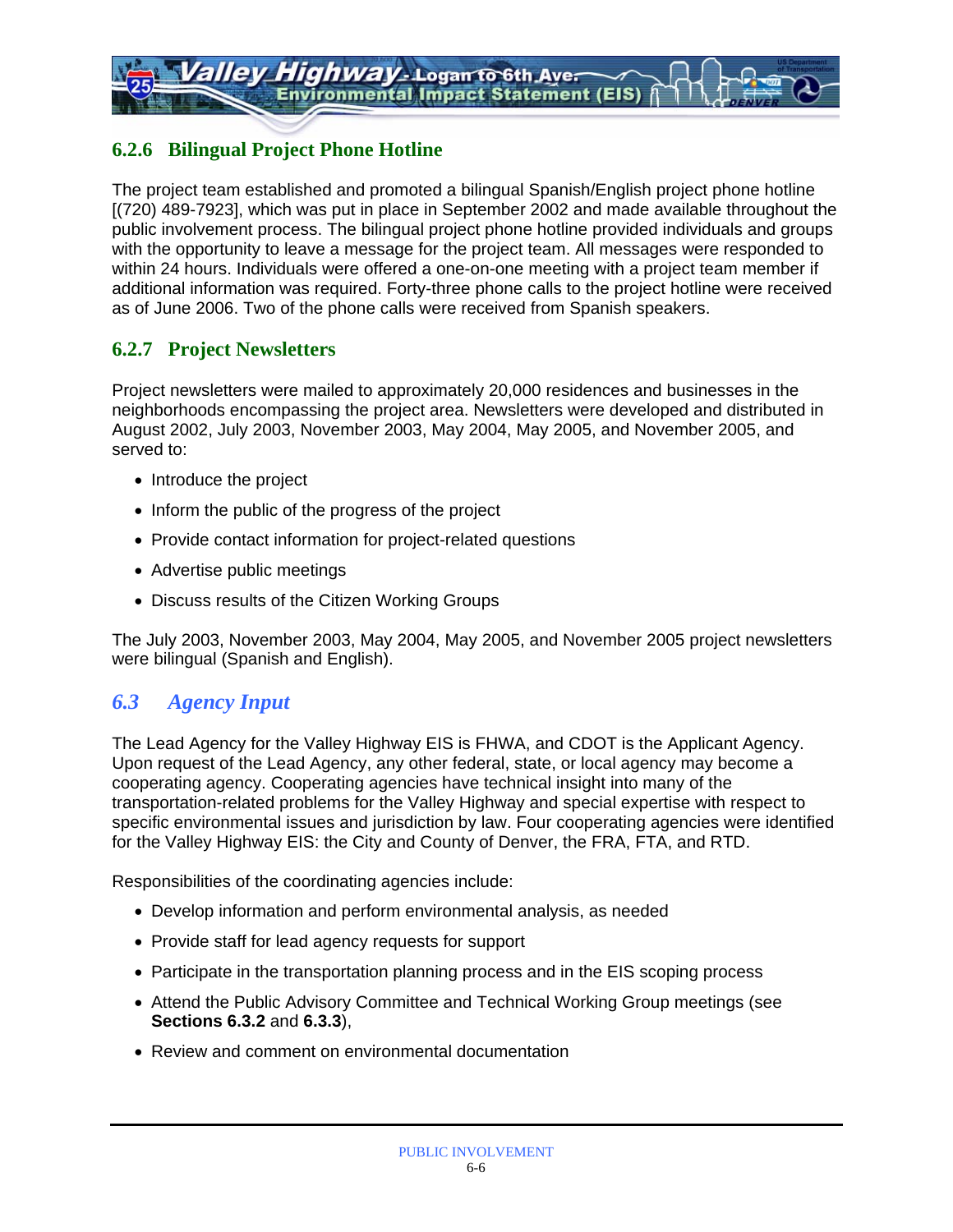*Highway* - Logan to 6th Aver allev **Environmental Impact Statement (EIS)** 

In addition to the cooperating agencies, resource agencies were identified. Resource agencies have specific technical expertise and regulatory oversight on various environmental issues and potential impacts associated with the project. Resource agencies for the Valley Highway EIS include: the USACE, UDFCD, Public Utilities Commission (PUC), EPA, USFWS, CDPHE, CDOW, DRCOG, and the SHPO.

Responsibilities of the resource agencies include:

- Provide technical expertise, as needed
- Participate in the meetings and working groups, as needed
- Review and provide comments on relevant EIS documentation

Agency involvement activities ranged from one-on-one meetings with agency officials to a series of meetings with local, state, and federal agency representatives. **Table 6-2** summarizes local, state, and federal agency and government involvement activities conducted as part of the Valley Highway EIS process.

### **Table 6-2 Agency and Local Government Involvement Activities**

| <b>Date</b>  | Group                                                                  |
|--------------|------------------------------------------------------------------------|
| Jan 22, 2002 | Meeting with City and County of Denver Councilwoman Ramona Martinez    |
| May 6, 2002  | FHWA/CDOT Pre-Scoping Kick-off Meeting                                 |
| Jun 27, 2002 | FHWA/CDOT Technical Scoping Meeting                                    |
| Aug 21, 2002 | Cooperating/Resource Agencies Scoping Meeting                          |
| Sep 10, 2002 | Meeting with City and County of Denver Councilwoman Debbie Ortega      |
| Sep 17, 2002 | Meeting with City and County of Denver Councilwoman Ramona Martinez    |
| Oct 10, 2002 | FHWA/CDOT Scoping Debriefing Meeting                                   |
| Oct 10, 2002 | <b>Technical Working Group Meeting</b>                                 |
| Oct 24, 2002 | <b>Technical Working Group Broadway Workshop</b>                       |
| Oct 30, 2002 | <b>Technical Working Group Railroad Workshop</b>                       |
| Nov 7, 2002  | Cherokee Denver Transportation Task Force Meeting                      |
| Nov 8, 2002  | RTD/CDOT Regional Coordination Meeting                                 |
| Nov 13, 2002 | Policy Advisory Committee Meeting                                      |
| Nov 14, 2002 | <b>Technical Working Group Meeting</b>                                 |
| Nov 14, 2002 | Cherokee Denver Transportation Task Force Meeting                      |
| Nov 15, 2002 | <b>Cherokee Development Work Session</b>                               |
| Nov 21, 2002 | Cherokee Denver Transportation Task Force Meeting                      |
| Nov 25, 2002 | Meeting with City and County Of Denver Councilwoman Kathleen MacKenzie |
| Dec 2, 2002  | <b>Technical Working Group Meeting</b>                                 |
| Dec 5, 2002  | Cherokee Denver Transportation Task Force Meeting                      |
| Dec 11, 2002 | <b>Technical Working Group</b>                                         |
| Dec 12, 2002 | Cherokee Denver Transportation Task Force Meeting                      |
| Dec 19, 2002 | Cherokee Denver Transportation Task Force Meeting                      |
| Jan 2, 2003  | Cherokee Denver Transportation Task Force Meeting                      |
| Jan 9, 2003  | Cherokee Denver Transportation Task Force Meeting                      |
| Jan 10, 2003 | RTD/CDOT Regional Coordination Meeting                                 |
| Jan 16, 2003 | Policy Advisory Committee Meeting                                      |
| Jan 16, 2003 | Cherokee Denver Transportation Task Force Meeting                      |
| Jan 23, 2003 | <b>Cherokee Denver Transportation Task Force Meeting</b>               |
| Jan 30, 2003 | Cherokee Denver Transportation Task Force Meeting                      |
| Feb 6, 2003  | FHWA/CDOT/EPA Coordination Meeting                                     |
| Feb 12, 2003 | <b>Technical Working Group Meeting</b>                                 |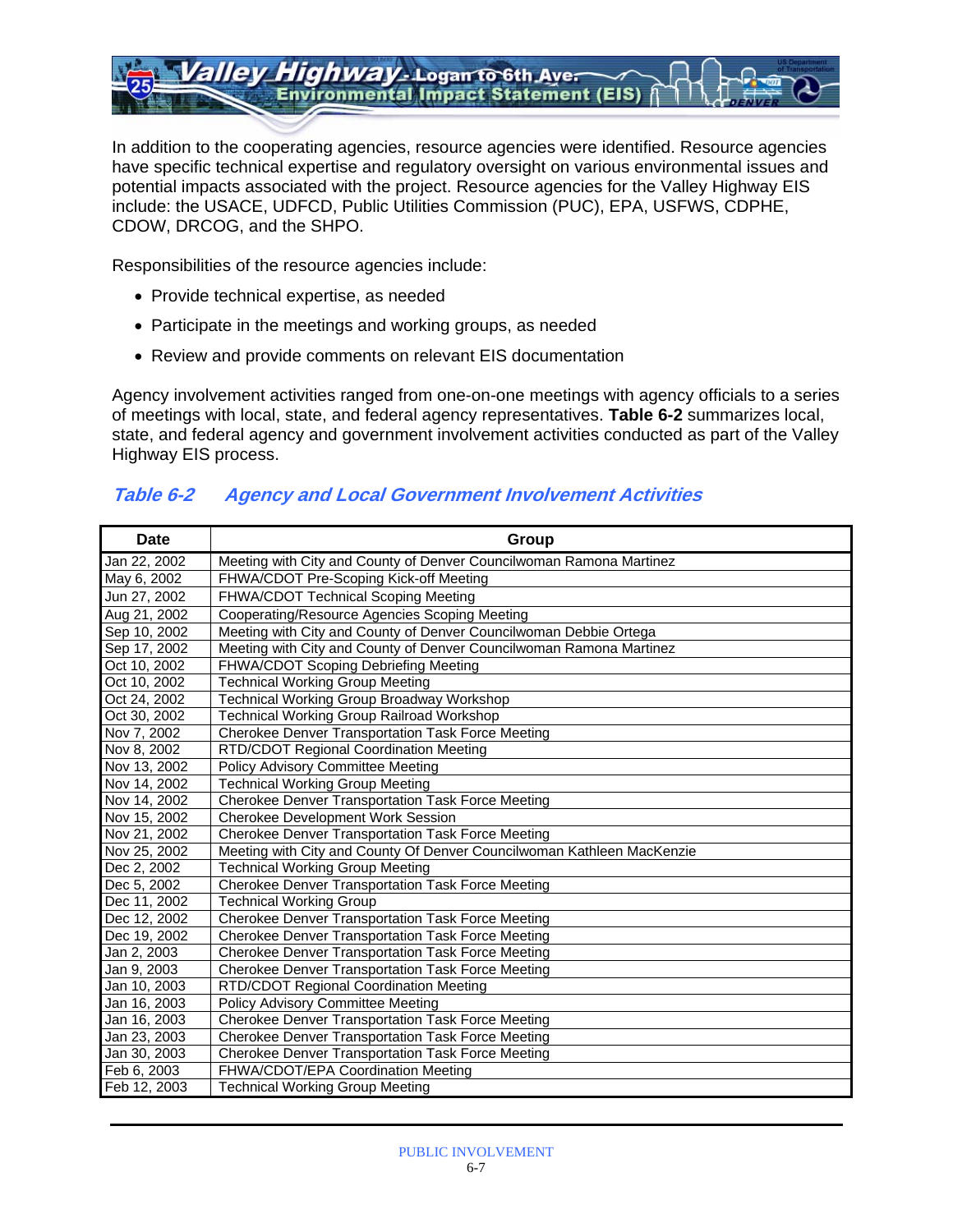#### **Table 6-2 Agency and Local Government Involvement Activities (continued)**

| <b>Date</b>  | <u>ommuod</u><br>Group                                                                                  |
|--------------|---------------------------------------------------------------------------------------------------------|
| Feb 14, 2003 |                                                                                                         |
|              | RTD/CDOT Regional Coordination Meeting                                                                  |
| Feb 25, 2003 | CDOT, RTD, City and County of Denver, Cherokee Denver LLC, and Gates Properties Facilitation<br>Meeting |
| Mar 2003     | City and County of Denver Stormwater Management Meeting                                                 |
| Mar 2003     | CDOT, T-REX, and Cherokee Denver LLC Coordination Meeting                                               |
| Mar 12, 2003 | <b>Technical Working Group Meeting</b>                                                                  |
| Mar 14, 2003 | RTD/CDOT Regional Coordination Meeting                                                                  |
| Apr 9, 2003  | <b>Technical Working Group Meeting</b>                                                                  |
| Apr 10, 2003 | CDOT and City and County of Denver Stormwater Management Meeting                                        |
| May 5, 2003  | <b>Denver Parks Meeting</b>                                                                             |
| May 6, 2003  | Colorado State Parks Meeting                                                                            |
| May 14,2003  | <b>Technical Working Group Meeting</b>                                                                  |
| Jun 11, 2003 | <b>Technical Working Group Meeting</b>                                                                  |
| Jun 13, 2003 | RTD/CDOT Regional Coordination Meeting                                                                  |
| Jul 9, 2003  | <b>Technical Working Group Meeting</b>                                                                  |
| Jul 10, 2003 | <b>CDOT Stormwater Meeting</b>                                                                          |
| Jul 11, 2003 | RTD/CDOT Regional Coordination Meeting                                                                  |
| Jul 30, 2003 | Meeting with City and County of Denver Councilwoman Rosemary Rodriguez                                  |
| Aug 7, 2003  | <b>Policy Advisory Committee Meeting</b>                                                                |
| Aug 8, 2003  | RTD/CDOT Regional Coordination Meeting                                                                  |
| Aug 18, 2003 | Meeting with City and County of Denver Councilwoman Judy Montero                                        |
| Aug 26, 2003 | <b>CDOT Cultural Resources Meeting</b>                                                                  |
| Sep 4, 2003  | <b>CDOT/CDPHE Air Quality Meeting</b>                                                                   |
| Sep 10, 2003 | <b>Technical Working Group Meeting</b>                                                                  |
| Sep 12, 2003 | RTD/CDOT Regional Coordination Meeting                                                                  |
| Sep 15, 2003 | CDOT and CDPHE Hazardous Materials Meeting                                                              |
| Sep 26, 2003 | City and County of Denver EIS Coordination Meeting                                                      |
| Sep 29, 2003 | Cherokee Denver LLC Hazardous Materials Meeting                                                         |
| Oct 2, 2003  | Mayor's Bicycle Advisory Committee Meeting                                                              |
| Oct 7, 2003  | CDOT/Colorado Historical Society Office of Archaeology and Historic Preservation Cultural               |
|              | <b>Resources Meeting</b>                                                                                |
| Oct 8, 2003  | <b>Technical Working Group Meeting</b>                                                                  |
| Oct 10, 2003 | RTD/CDOT Regional Coordination Meeting                                                                  |
| Oct 16, 2003 | <b>Transportation Commission Meeting</b>                                                                |
| Oct 21, 2003 | <b>CDOT Hazardous Materials Meeting</b>                                                                 |
| Oct 22, 2003 | CDOT Drainage and Floodplain Issues Meeting                                                             |
| Oct 23, 2003 | City and County of Denver Hazardous Materials Meeting                                                   |
| Oct 29, 2003 | <b>RTD Hazardous Materials Meeting</b>                                                                  |
| Nov 3, 2003  | <b>CDPHE Hazardous Materials Meeting</b>                                                                |
| Nov 12, 2003 | <b>Technical Working Group Meeting</b>                                                                  |
| Nov 14, 2003 | RTD/CDOT Regional Coordination Meeting                                                                  |
| Nov 14, 2003 | City and County of Denver Drainage Meeting                                                              |
| Nov 17, 2003 | City and County of Denver Mayor's Bicycle Advisory Committee Representative Meeting                     |
| Dec 1, 2003  | Policy Advisory Committee Meeting                                                                       |
| Dec 12, 2004 | RTD/CDOT Regional Coordination Meeting                                                                  |
| Jan 6, 2004  | CDOT, CDPHE, and City and County of Denver Hazardous Materials Meeting                                  |
| Jan 9, 2004  | RTD/CDOT Regional Coordination Meeting                                                                  |
| Jan 14, 2004 | <b>Technical Working Group Meeting</b>                                                                  |
| Feb 13, 2004 | RTD/CDOT Regional Coordination Meeting                                                                  |
| Feb 25, 2004 | Policy Advisory Committee Meeting                                                                       |
| Mar 10, 2004 | <b>Technical Working Group Meeting</b>                                                                  |
| Mar 12, 2004 | RTD/CDOT Regional Coordination Meeting                                                                  |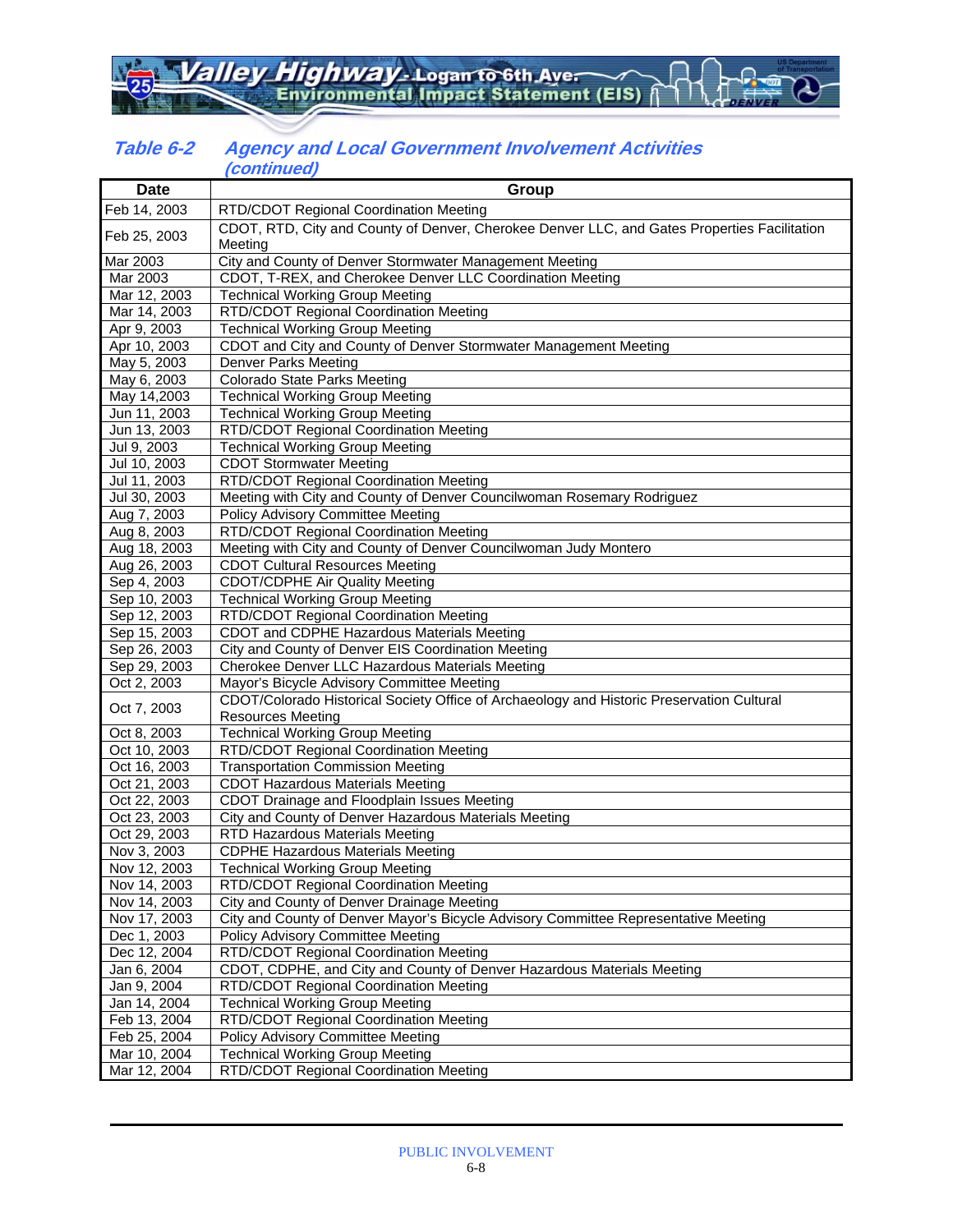#### **Table 6-2 Agency and Local Government Involvement Activities (continued)**

| <b>Date</b>       | ,,,,,,,,,,,,,,<br>Group                                                                     |
|-------------------|---------------------------------------------------------------------------------------------|
| Apr 13, 2004      | <b>Technical Working Group Meeting</b>                                                      |
| Apr 15, 2004      | <b>Transportation Commission Meeting</b>                                                    |
| May 12, 2004      | <b>Technical Working Group Meeting</b>                                                      |
| May 14, 2004      | RTD/CDOT Regional Coordination Meeting                                                      |
| May 26, 2004      | <b>Policy Advisory Committee Meeting</b>                                                    |
| June 11, 2004     | <b>RTD/CDOT Regional Coordination Meeting</b>                                               |
| July 9, 2004      | RTD/CDOT Regional Coordination Meeting                                                      |
| July 17, 2004     | <b>Technical Working Group Meeting</b>                                                      |
| Aug 11, 2004      | <b>Technical Working Group Meeting</b>                                                      |
| Aug 13, 2004      | RTD/CDOT Regional Coordination Meeting                                                      |
| Aug 16, 2004      | FHWA, CDOT, and EPA Project Status Meeting                                                  |
| Aug 23, 2004      | CDOT and CDPHE Hazardous Materials Meeting                                                  |
| Aug 25, 2004      | <b>Policy Advisory Committee Meeting</b>                                                    |
| Sep 8, 2004       | <b>Technical Working Group Meeting</b>                                                      |
| Sep 17, 2004      | RTD/CDOT Regional Coordination Meeting                                                      |
| Oct 8, 2004       | RTD/CDOT Regional Coordination Meeting                                                      |
| Oct 13, 2004      | <b>Technical Working Group Meeting</b>                                                      |
| Nov 12, 2004      | RTD/CDOT Regional Coordination Meeting                                                      |
| Dec 10, 2004      | RTD/CDOT Regional Coordination Meeting                                                      |
| Jan 12, 2005      | <b>Technical Working Group Meeting</b>                                                      |
| Jan 14, 2005      | RTD/CDOT Regional Coordination Meeting                                                      |
| Mar 9, 2005       | <b>Technical Working Group Meeting</b>                                                      |
| Mar 11, 2005      | Meeting with City and County of Denver Councilwoman Judy Montero                            |
| Apr 13, 2005      | <b>Technical Working Group</b>                                                              |
| Apr 15, 2005      | <b>Policy Advisory Committee</b>                                                            |
| May 11, 2005      | <b>Technical Working Group</b>                                                              |
| Jun 9, 2005       | Tour of project area with City and County of Denver Councilwoman Judy Montero               |
| Jul 13, 2005      | <b>Technical Working Group</b>                                                              |
| Aug 3, 2005       | FHWA/CDOT Preferred Alternative                                                             |
| Aug 10, 2005      | <b>Technical Working Group</b>                                                              |
| Oct 12, 2005      | <b>Technical Working Group</b>                                                              |
| Nov 9, 2005       | <b>Technical Working Group</b>                                                              |
| Jan 11, 2006      | <b>Technical Working Group</b>                                                              |
| Feb 8, 2006       | <b>Technical Working Group</b>                                                              |
| Mar 9, 2006       | <b>Technical Working Group</b>                                                              |
| Apr 12, 2006      | <b>Technical Working Group</b>                                                              |
| May 10, 2006      | <b>Technical Working Group</b>                                                              |
| May 31, 2006      | CDOT, City and County of Denver, and RTD I-25/Broadway Coordination Meeting                 |
| May 31, 2006      | CDOT and City and County of Denver Barnum East Park Coordination Meeting                    |
| August 3, 2006    | Meeting with City and County of Denver Councilwoman Rosemary Rodriquez                      |
| August 15, 2006   | Meeting with Julie Connor Aide to City and County of Denver Councilwoman Kathleen MacKenzie |
| August 16, 2006   | <b>Technical Working Group Meeting</b>                                                      |
| September 6, 2006 | Meeting with City and County of Denver Councilwoman Judy Montero                            |
| October 11, 2006  | CDOT And City and County of Denver Barnum East Park Coordination Meeting                    |

### **6.3.1 Scoping Meetings**

A series of agency scoping meetings were held in conjunction with the Valley Highway EIS. These meetings were held to identify significant issues related to the proposed action and to determine the scope of the issues to be addressed in the Valley Highway EIS. The meetings were designed to share project information and collect comments, questions, and feedback to facilitate design of the project scope.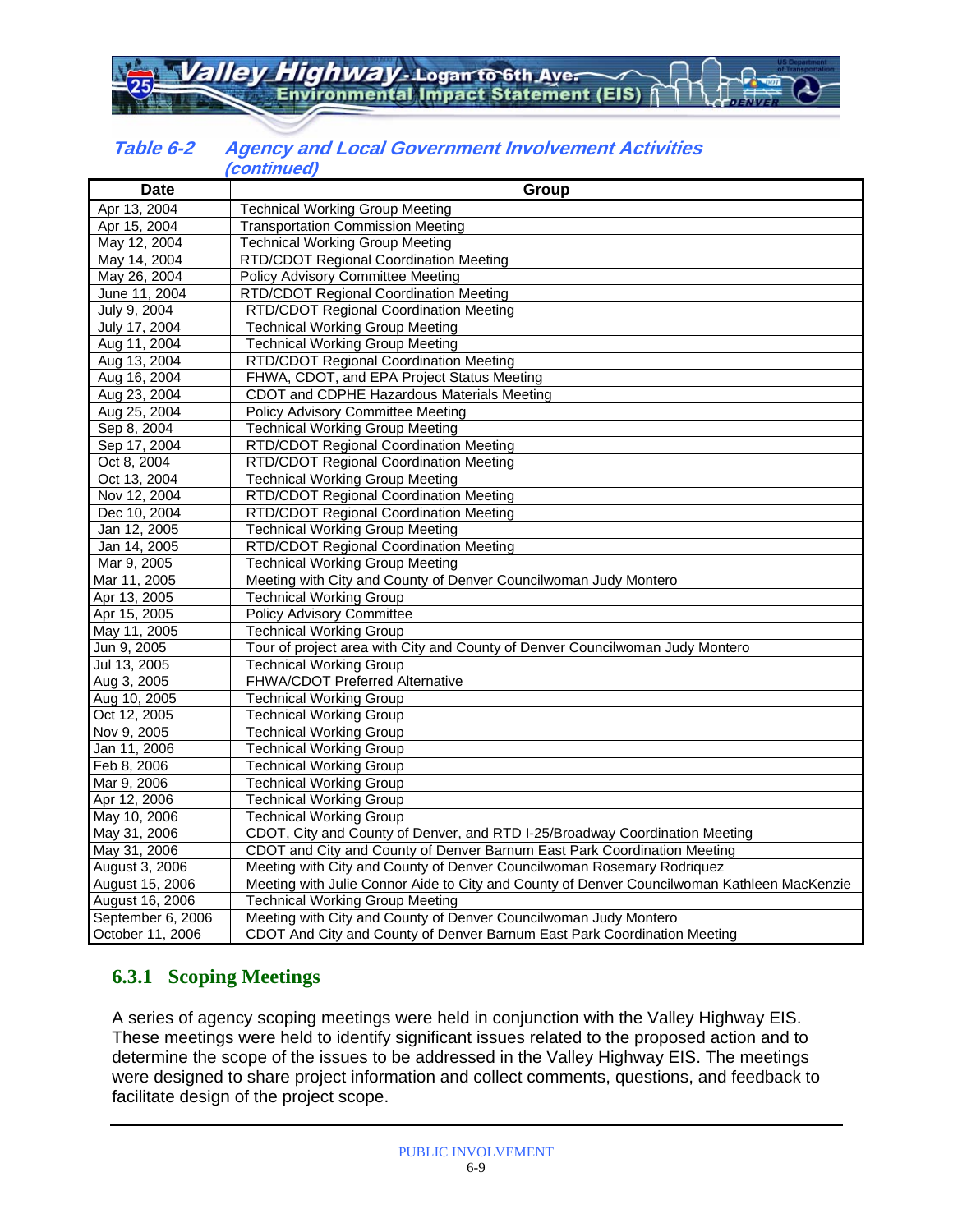Four agency scoping meetings were conducted as follows:

- An FHWA/CDOT Pre-Scoping Meeting was held on May 6, 2002
- An FHWA/CDOT Scoping Meeting was held on June 27, 2002
- A Cooperating and Resource Agencies Scoping Meeting was held on August 21, 2002
- An FHWA/CDOT/EPA Coordination Meeting was held on February 6, 2003

The meetings were conducted as part of the EIS scoping process to determine the project approach and receive comments from FHWA, CDOT, the cooperating agencies, and resource agencies. The Cooperating and Resource Agencies Scoping Meeting was held at the Hilton Hotel in the Denver Technological Center, and 43 technical and management representatives from 14 agencies attended the meeting. During the meeting, the Valley Highway EIS project team introduced the Valley Highway EIS, summarized the NEPA process, discussed significant and other issues, and determined the ability of the agencies to provide specific technical support. Additional meetings, including one-on-one meetings with federal, state, and local government representatives, were conducted as necessary.

### **6.3.2 Policy Advisory Committee**

A policy advisory committee was established to provide the project team with different perspectives on major issues related to the proposed action and to enhance the communication with selected audiences. The policy advisory committee was comprised of local government officials, governmental agencies, and non-profit groups and met on a quarterly basis. Policy advisory committee meetings are included in **Table 6-2.** 

### **6.3.3 Technical Working Group**

A technical working group was established to provide monthly reviews and discussions of the alternatives, community concerns, and environmental issues and to participate in reviews to facilitate the development of the EIS document. The technical working group included representatives of local government, public sector agencies from the project area, CDOT and FHWA. Technical working group members possessed technical expertise in the areas of engineering, environment, planning, utilities, transportation (highway and railroad), and transit. The technical working group meetings are summarized in **Table 6-2**.

### **6.3.4 Transportation Task Force Meetings**

A series of meetings were held to discuss the Broadway/I-25 interchange area and expected redevelopment activities. Meeting attendees generally included representatives from Cherokee Denver LLC, CDOT, RTD, City and County of Denver, and Gates Properties. The objectives of the meetings were to identify expected redevelopment activities, determine expected traffic volumes, and provide for coordination between the project team, cooperating agencies, Cherokee Denver LLC, and Gates Properties. These meetings are summarized in **Table 6-2**.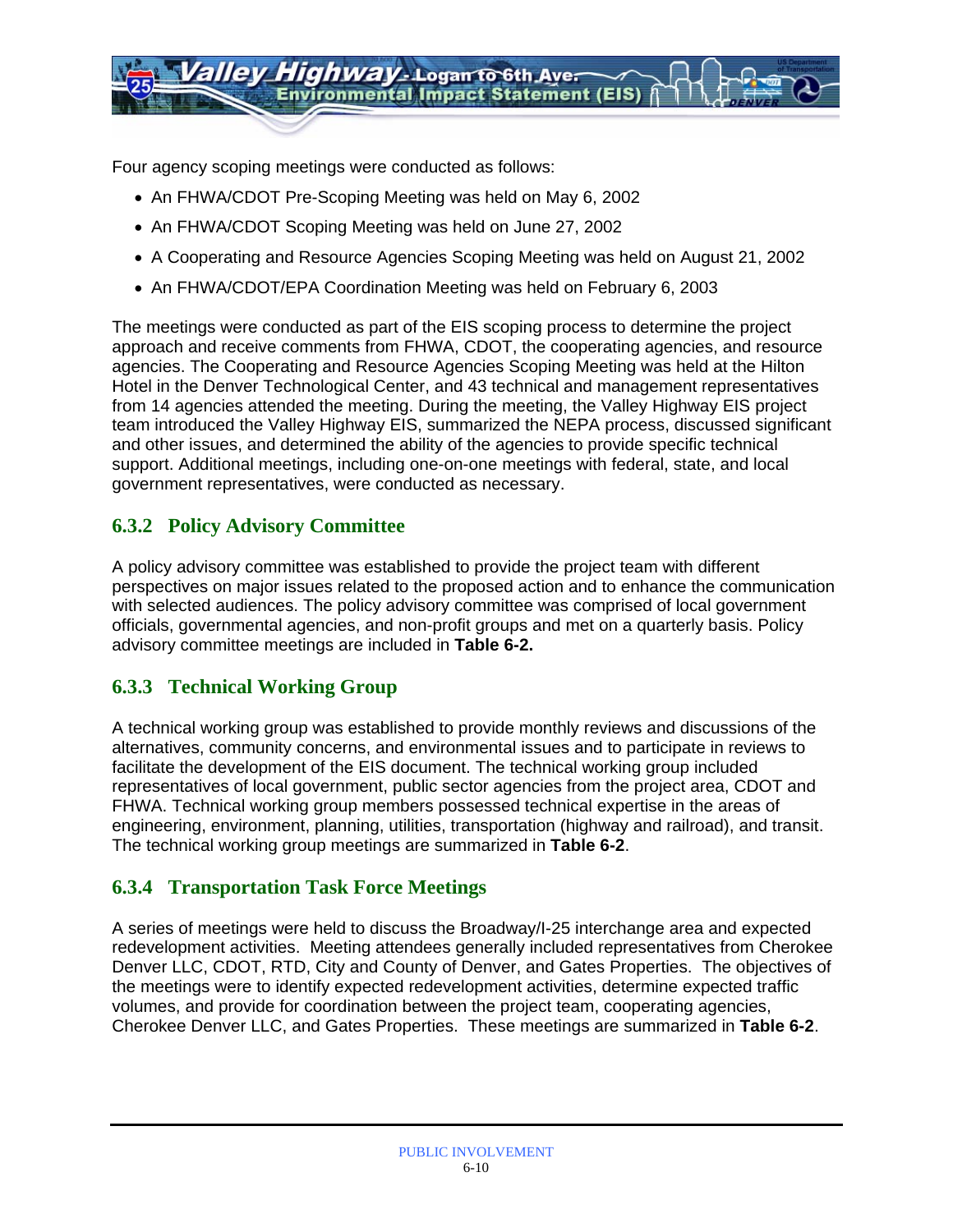### **6.3.5 Local Government Official Meetings**

Meetings were held with the City and County of Denver council members representing the project area. The project team met with Councilwoman Ramona Martinez, Debbie Ortega, and Kathleen MacKenzie in January, September, and November 2002, respectively. Additional meetings were held with Councilwoman Rosemary Rodriquez in July 2003, and Councilwoman Montero in August 2003 and April 2004. Councilwoman Judy Montero and Rosemary Rodriquez replaced Ramona Martinez and Debbie Ortega following the 2003 elections. The objective of the meetings was to inform the councilwomen of the project and answer any related questions. These meetings are summarized in **Table 6-2**.

### *6.4 Public Input*

Public involvement activities ranged from door-to-door visits of businesses to presentations at neighborhood associations and business groups, public meetings, and one-on-one meetings. The subsections below describe various public involvement activities conducted before release of the Draft EIS.

### **6.4.1 Public Meetings**

Public meetings were held at key points during the EIS process. Project newsletters and/or postcard notices inviting local residents and businesses to the public meetings were sent via a mass mailing to the project area. These meetings were also advertised in the neighborhood association newsletters; through news releases to local media; in bilingual flyers (Spanish and English) distributed at local churches, schools and recreation centers; and via email notices. Meeting attendance ranged from approximately 40 to 100 individuals.

Each of the meetings was held with an open-house format, followed by an open-forum period conducted with the aide of a meeting facilitator. Spanish translation was available at each meeting. The meetings were designed to provide the public with information on the project and the EIS process, to receive feedback, and to establish a relationship with the local communities. At each meeting, Valley Highway project team members gave a presentation that included slides, maps, and graphics.

Following each presentation, a question-and-answer session was conducted by a bilingual facilitator. Comments and concerns were written on a flip chart to verify they were accurately interpreted and to encourage additional discussion. In addition, comments and concerns were recorded in the meeting minutes. A comment summary was prepared with CDOT responses and disseminated using the project mailing list.

At each public meeting, comment feedback and/or evaluation forms were provided to solicit comments. Additional comments were collected during the question-and-answer session portion of each public meeting. Written and verbal comments received at each public meeting were compiled, a written response from CDOT was prepared for each comment, and the comment summaries and a cover letter were and posted on the project website. A summary of the input received is included in **Section 6.4.6**.

Five types of public meetings were held ten times before the public hearing for the Draft EIS. The meetings included the following: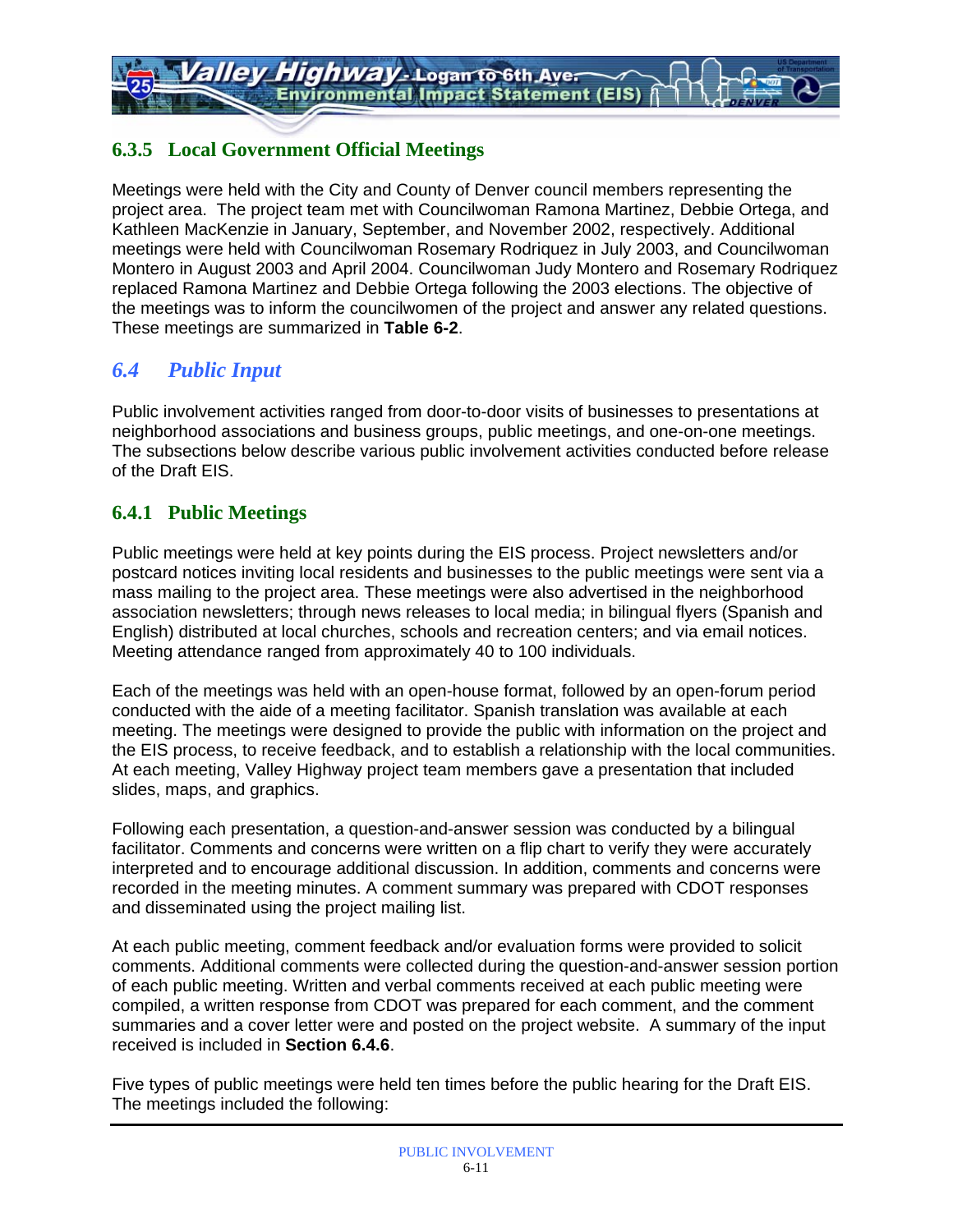#### **6.4.1.1 PUBLIC SCOPING MEETINGS – SEPTEMBER 2002**

Public scoping meetings were held on September 24, 25, and 26, 2002. The meetings were held at three different locations throughout the project area:

- Cameron Church, 1600 South Pearl Street (West Washington Park area)
- Valverde Elementary School, 2030 West Alameda Avenue (Valverde area)
- Del Pueblo Elementary School, 750 Galapago Street (Baker, West Washington Park, Lincoln Park areas)

These meetings were held to introduce the project, obtain scoping input, describe the NEPA process, and introduce the project team.

#### **6.4.1.2 ELEMENT ALTERNATIVES PUBLIC MEETINGS – DECEMBER 2002**

Element alternatives public meetings were held on December 12 and 17, 2002. The meetings were held in the project area at the Lighting Services Building (241 South Cherokee Street) at the northwestern corner of Alameda Avenue and Cherokee Street. These meetings were held to present the element design alternatives for the I-25 mainline; Broadway, Santa Fe Drive, and Alameda Avenue interchanges; and the Santa Fe Drive/Kalamath Street grade separation with the Consolidated Main Line railroad. The element alternatives are presented and discussed in **Chapter 2** *Alternatives*.

#### **6.4.1.3 SYSTEM ALTERNATIVES PUBLIC MEETINGS – JULY 2003**

System alternatives public meetings were held on July 23 and 29, 2003 at the Lighting Services Building (241 South Cherokee Street). These meetings were held to present four "build" system alternatives identified from the elements alternatives screening process and the No Action Alternative. Each of the system alternatives and the No Action Alternative are discussed in **Chapter 2** *Alternatives.*

#### **6.4.1.4 COMMUNITY AND ENVIRONMENTAL RESOURCES PUBLIC MEETINGS/JANUARY 2004**

Community and environmental resources public meetings were held on January 22 and 28, 2004 at the Lighting Services Building (241 South Cherokee Street). These meetings were held to present the three system alternatives that remained following the screening process, as well as the No Action Alternative, existing conditions (community and environmental resources), and potential impacts. System Alternatives 1, 2, and 3 and the No Action Alternative are presented in **Chapter 2** *Alternatives.* 

#### **6.4.1.5 INFORMATIONAL MEETING**

In May 2005, the Draft EIS was made available to the public for a 45-day public comment period. An informational meeting was held on May 19, 2005 at the Baker Middle School (574 W.  $6<sup>th</sup>$  Avenue), approximately two weeks prior to the public hearing. The meeting was held to update the public on the project prior to the public hearing and to solicit comments and feedback on the project.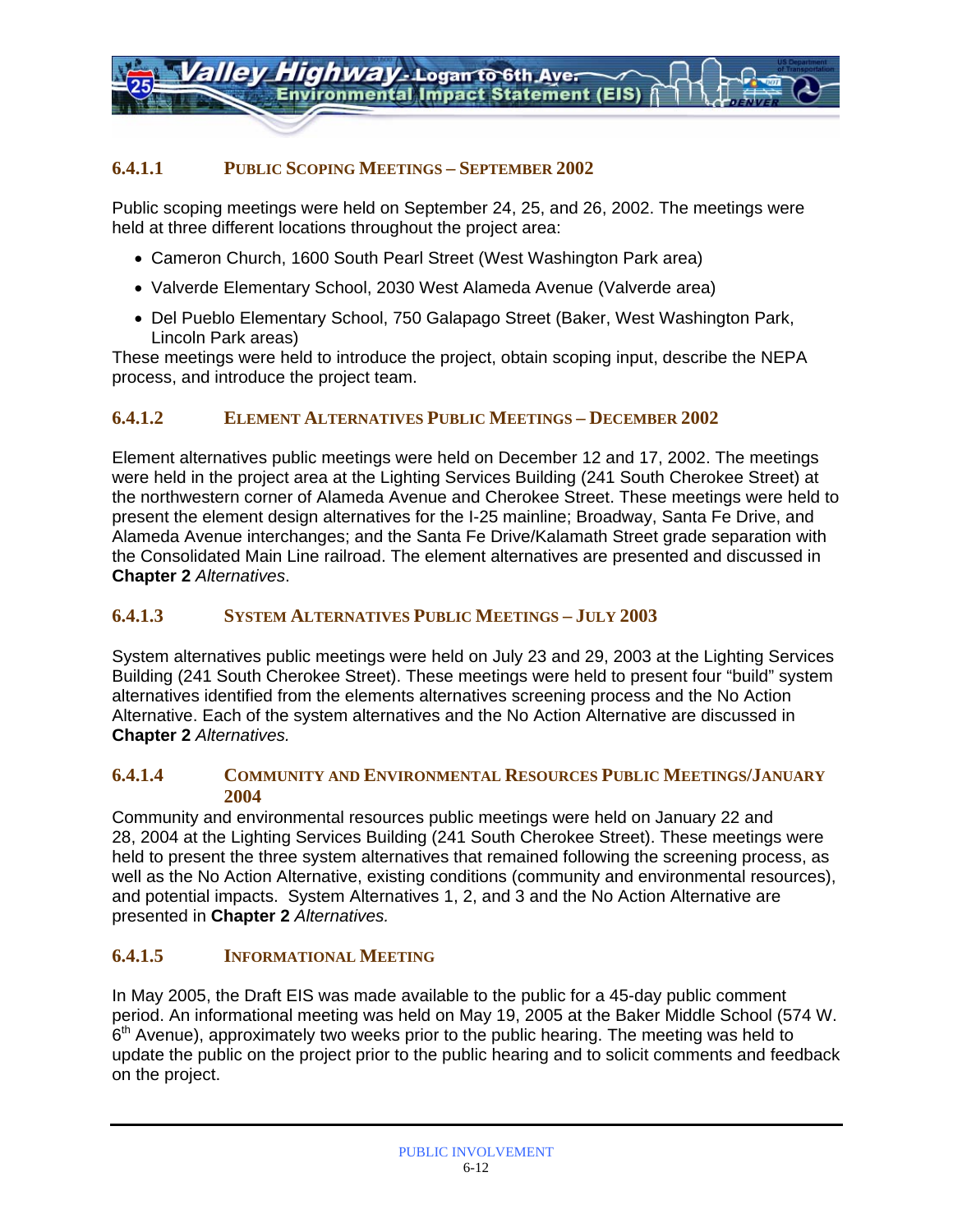### **6.4.2 Citizen Working Group Meetings**

During the EIS scoping process, five main environmental issues of concern were identified through detailed discussion and public input:

- Aesthetics / Urban Design
- Bicycle / Pedestrian Mobility
- Construction Impacts
- Noise
- South Platte River Corridor

Citizen working groups were established for each of these concerns, and volunteers for each citizen working groups were solicited during the public meetings. The purpose of each citizen working group was to inform the public of the specific issue, discuss how the issue would be impacted by the Valley Highway Project, and present a forum for the public to ask questions, express concerns, and present additional ideas. The information from the each citizen working group was included into the decision-making process for the system alternatives. **Table 6-3** summarizes feedback and comments received during the citizen working group meetings. Meeting minutes from each citizen working group meeting were posted on the project website. The citizen working group meetings were held at a variety of locations in the Athmar Park, Baker, Platte Park, and West Washington Park neighborhoods. Meeting locations were limited due to available facilities.

### **Table 6-3 Summary of Citizen Working Group Meetings**

| <b>Citizen</b><br><b>Working Group</b> | Objective                                                                                                                                                                                                                                                                                        | <b>Meeting Date and</b><br>Locations                                                                                                                                                                        | <b>Issues/Concerns</b>                                                                                                                                                                                                                                                                                                                                                                    |
|----------------------------------------|--------------------------------------------------------------------------------------------------------------------------------------------------------------------------------------------------------------------------------------------------------------------------------------------------|-------------------------------------------------------------------------------------------------------------------------------------------------------------------------------------------------------------|-------------------------------------------------------------------------------------------------------------------------------------------------------------------------------------------------------------------------------------------------------------------------------------------------------------------------------------------------------------------------------------------|
| Aesthetics and Urban<br>Design         | • Establish urban design goals<br>for the project that take into<br>consideration the context of<br>the corridor within the larger<br>I-25 corridor, the existing<br>community character and<br>goals, and long-term<br>maintenance obligations                                                  | September 15, 2003<br><b>Washington Street Community</b><br>Center<br>809 S. Washington St.<br>December 15, 2003<br><b>Washington Street Community</b><br>Center<br>809 S. Washington St.                   | Consider the point of view of<br>$\bullet$<br>highway users and adjacent<br>neighborhoods<br>Provide urban design<br>$\bullet$<br>elements for a sense of<br>neighborhood identity and to<br>help with orientation<br>Consider lighting effects on<br>neighborhoods (light<br>trespass, safety, views of<br>sunsets, night sky)<br>Consider flyover aesthetics<br>from all points of view |
| Bicycle and Pedestrian<br>Mobility     | Consider the mobility of<br>$\bullet$<br>bicyclists and pedestrians<br>through and around the<br>project corridor<br>• Review current and planned<br>bicycle/pedestrian facilities<br>• Provide recommendations to<br>the project team on how to<br>integrate the facilities into the<br>project | June 12, 2003<br><b>CDOT Broadway Viaduct</b><br><b>Construction Trailer</b><br>753 S. Lincoln St.<br>December 8, 2003<br><b>CDOT Broadway Viaduct</b><br><b>Construction Trailer</b><br>753 S. Lincoln St. | Improve east to west mobility,<br>which is difficult through the<br>project area due to the<br>railroads, I-25, and the South<br><b>Platte River</b><br>Improve access to the RTD<br>park-n-Ride and I-<br>25/Broadway<br>Improve safety along<br>$\bullet$<br>Alameda                                                                                                                    |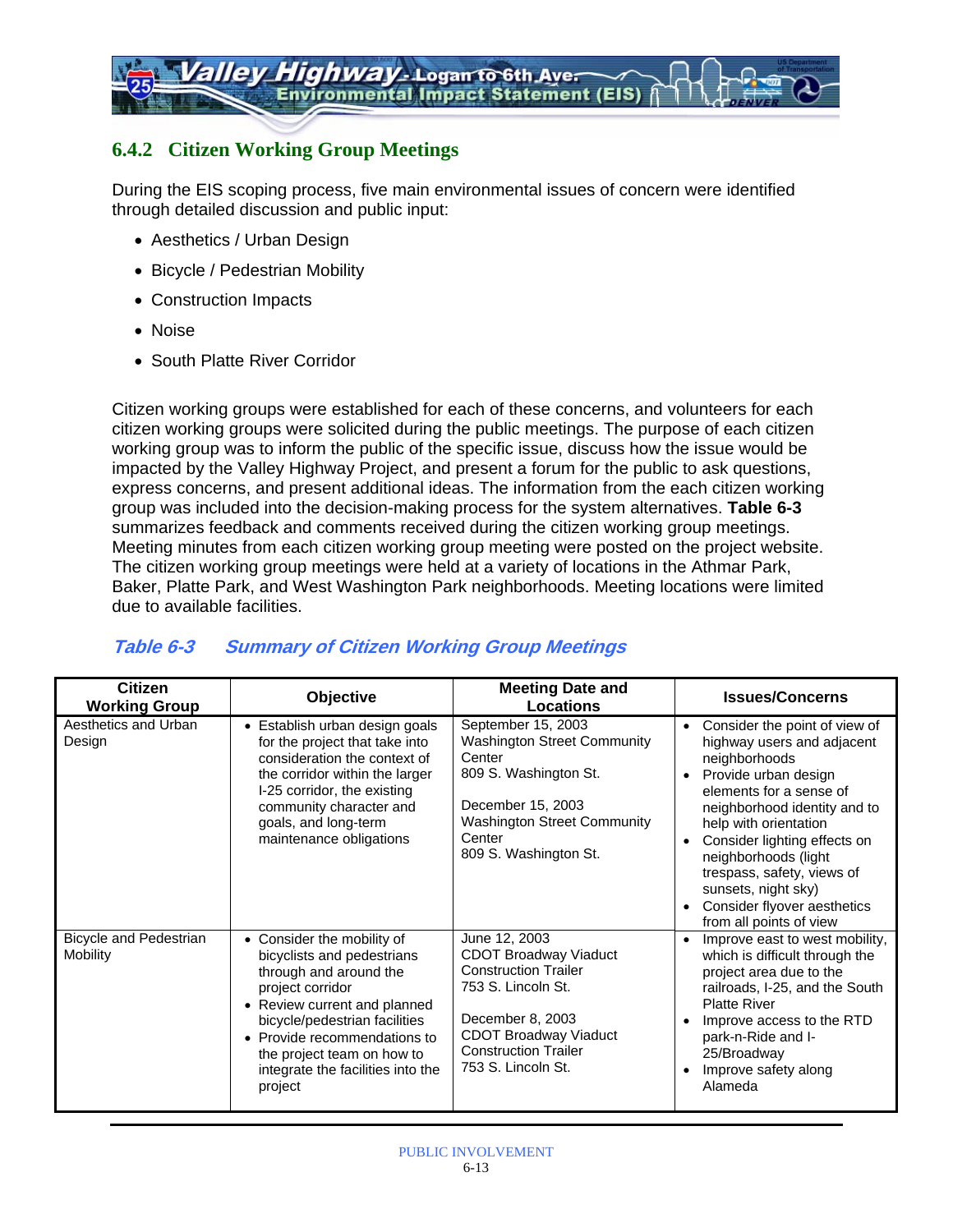alley Highway - Logan to 6th Ave.

#### *Table 6-3 Summary of Citizen Working Group Meetings (continued)*

| <b>Citizen</b><br><b>Working Group</b>                | Objective                                                                                                                                                                                                                              | <b>Meeting Date and Locations</b>                                                                                                                                                                                                                                                                                                        | <b>Issues/Concerns</b>                                                                                                                                                                                                                                                                                                                                                                 |
|-------------------------------------------------------|----------------------------------------------------------------------------------------------------------------------------------------------------------------------------------------------------------------------------------------|------------------------------------------------------------------------------------------------------------------------------------------------------------------------------------------------------------------------------------------------------------------------------------------------------------------------------------------|----------------------------------------------------------------------------------------------------------------------------------------------------------------------------------------------------------------------------------------------------------------------------------------------------------------------------------------------------------------------------------------|
| <b>Bicycle and Pedestrian</b><br>Mobility (Continued) | $\bullet$                                                                                                                                                                                                                              | April 8, 2004<br>Athmar Park Library<br>1055 Tejon St.                                                                                                                                                                                                                                                                                   | Construct the Bayaud<br>$\bullet$<br>bicycle/pedestrian bridge as<br>an early action item to<br>mitigate bicycle/pedestrian<br>impacts during Alameda<br>reconstruction<br>Do not recommend<br>underpasses due to safety<br>concerns                                                                                                                                                   |
| <b>Construction Impacts</b>                           | • Discuss potential<br>construction impacts<br>associated with the system<br>alternatives, including such<br>topics as detours, noise,<br>dust generation, and<br>construction staging                                                 | September 24, 2003<br>Athmar Park Library<br>1055 Tejon St.<br>December 10, 2003<br>Athmar Park Library<br>1055 Tejon St.                                                                                                                                                                                                                | Hold the Design/Build<br>$\bullet$<br>Contractor accountable for<br>compliance with CDPHE<br>regulations and provide<br>CDOT with the right to shut<br>the project down for non-<br>compliance<br>Coordinate with impacted<br>residents/businesses prior to<br>construction to discuss traffic<br>control<br>Consider neighborhood<br>impacts when deciding on<br>construction phasing |
| Noise                                                 | Consider the social and<br>$\bullet$<br>analytical elements of noise<br>• Discuss potential noise<br>mitigation techniques<br>• Provide recommendations<br>on how the mitigation<br>techniques could be<br>integrated into the project | January 16 and 21, 2003<br><b>Demonstration Tours</b><br>September 26, 2003<br><b>Washington Street Community</b><br>Center<br>809 S. Washington St.<br>December 16, 2003<br><b>Washington Street Community</b><br>Center<br>809 S. Washington St.<br>January 27, 2004<br>Washington Street Community<br>Center<br>809 S. Washington St. | Review pavement types to<br>$\bullet$<br>reduce noise<br>Evaluate multiple<br>$\bullet$<br>simultaneous noise<br>mitigation measures<br>Coordinate public<br>$\bullet$<br>participation during<br>demolition after a contractor<br>has been selected                                                                                                                                   |
| South Platte River<br>Corridor                        | • Consider the recreational<br>and water body character of<br>the South Platte River,<br>including designated uses,<br>water quality, and history<br>• Review impacts to the river<br>• Offer input as to mitigation<br>measures       | September 16, 2003<br>La Familia Recreation Center<br>65 S. Elati St.<br>December 4, 2003<br>Cameron Church<br>1600 S. Pearl St.                                                                                                                                                                                                         | Avoid the South Platte River<br>$\bullet$<br>Replace the sump at<br>$\bullet$<br>Alameda and I-25<br>Provide enhancements to<br>the South Platte River Trail,<br>such as improved access,<br>where possible                                                                                                                                                                            |

*Note*: Additional details are provided in the meeting minutes, which are included in **Appendix B**, *Public Coordination*.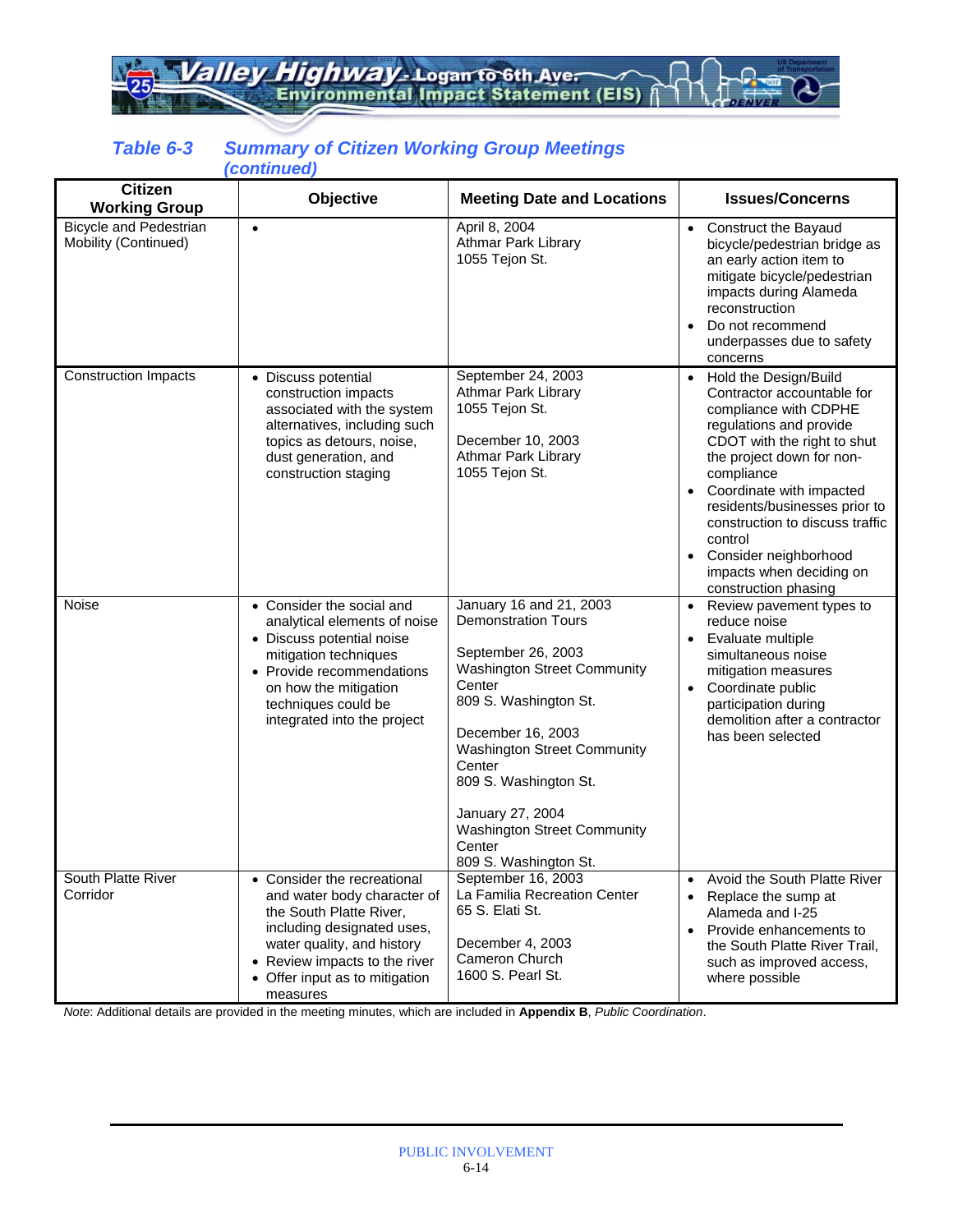### **6.4.3 Local Neighborhood Association and Business Group Meetings**

Project staff also met with individual residential and commercial property owners and local neighborhood associations and business groups to introduce the project and to discuss concerns and issues related to the system alternatives and the NEPA process.

**Table 6-4** lists the local neighborhood associations and business groups that were identified and contacted. Neighborhoods with a majority low-income and minority populations that were contacted are discussed in **Section 6.5** *Special Outreach to Low-Income and Minority Populations.'* 

### **Table 6-4 Local Neighborhood Associations and Business Groups**

| <b>Association/Group</b>                       | <b>Contact</b>        |
|------------------------------------------------|-----------------------|
| Antique Row Association                        | Peter Schmidt         |
| <b>Broadway Area Revitalization District</b>   | Joan Loughridge       |
| Broadway Partnership MDLDC                     | <b>Tony Gengaro</b>   |
| Old South Pearl Street Association             | <b>Mark Shanstrom</b> |
| Overland Neighborhood Association              | Jack Unruch           |
| Platt Park Neighborhood Association            | Cathy Bird            |
| Santa Fe Drive Redevelopment District (NEWSED) | Pauline Johnson       |
| <b>Sumner Business Group</b>                   | <b>Bruce Peterson</b> |

Each of the neighborhood associations and business groups were contacted by the project team. The Valley Highway Project was introduced and a meeting requested. A project team member met with a neighborhood association or business group representative or attended a meeting, presented the Valley Highway Project, received feedback on the alternatives, and answered questions. **Table 6-5** summarizes local neighborhood and business public involvement activities. If a meeting could not be scheduled, an information packet was provided and the group was included on the mailing list. Sixteen meetings with local neighborhood associations and business groups were attended between January 2002 and June 2006.

### **6.4.4 Neighborhood Association Newsletter Articles**

Periodically (see **Table 6-5**), articles were prepared and submitted to various neighborhood associations for inclusion in their monthly or quarterly newsletter. The articles provided information on the progress of the project and contained announcements of public meetings. A copy of neighborhood association newsletter articles that were obtained are included in **Appendix B**, *Public Coordination*.

### **6.4.5 Door-to-Door Business Visits**

Due to the number of businesses located in the project area and the lack of organized business groups, particularly in the concentrated industrialized/warehouse areas, door-to-door visits were conducted. During the door-to-door visits, project information was presented and additional meetings scheduled, as needed. Door-to-door visits were conducted in the following areas:

- Alameda merchants (along Alameda Avenue from Broadway to Federal Boulevard)
- Baker industrial district area (west of Santa Fe Drive, north of Alameda Avenue, south of US 6, and east of I-25)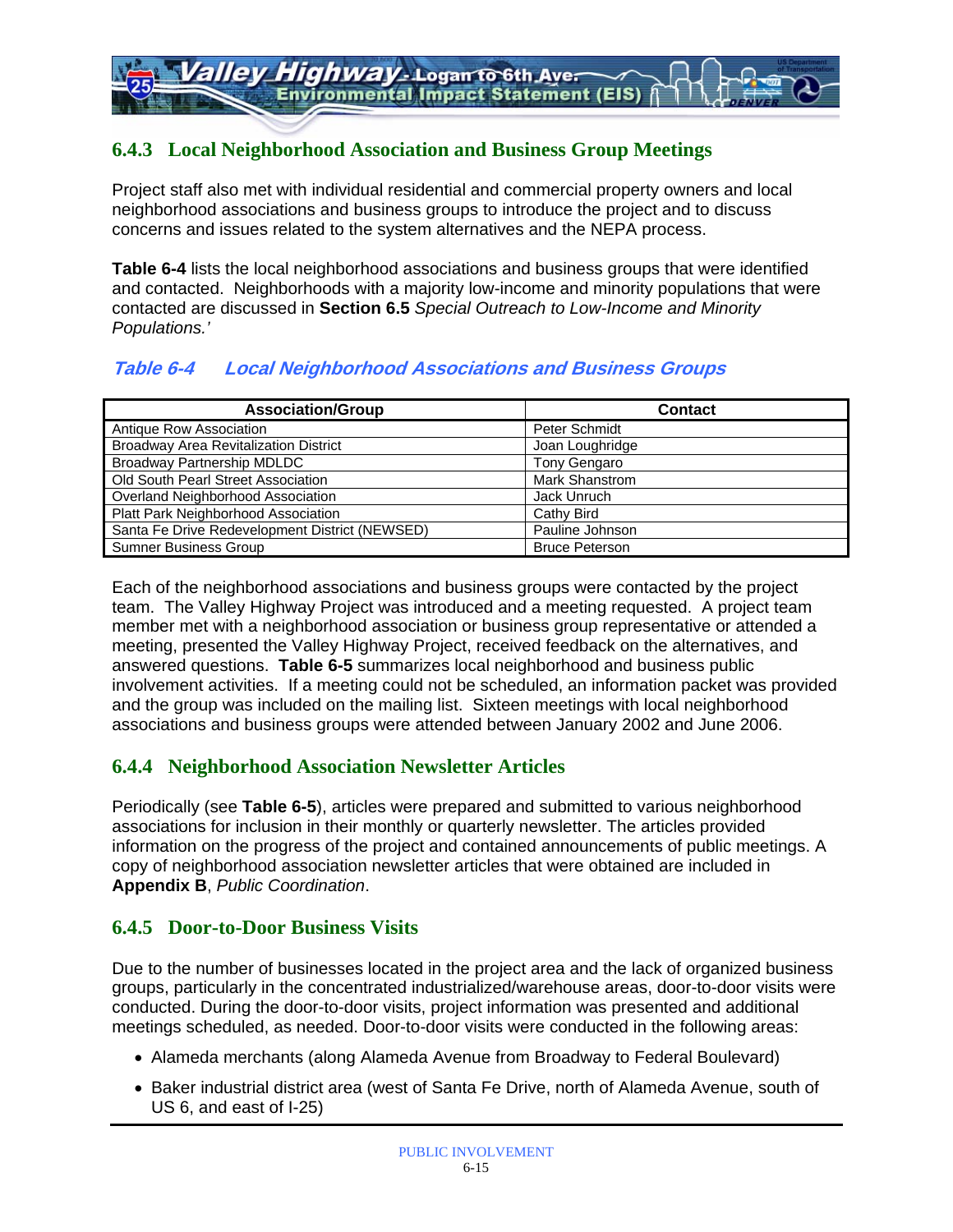

- Mississippi industrial triangle area (south of Alameda Avenue, west of the South Platte River, north of Mississippi, and east of Lipan)
- Valverde warehouse / industrial area (north of Alameda Avenue, south of US 6, and west of I-25)
- US 6 / Bryant Street area businesses

During the door-to-door visits, the project team introduced the project and discussed the alternatives, and received feedback. Additional information about door-to-door activities is summarized in **Table 6-5**.

#### **Table 6-5 Neighborhood and Local Businesses Public Involvement Activities**

| <b>Date</b>  | <b>Public Involvement Activity/Group(s)</b>                                              |
|--------------|------------------------------------------------------------------------------------------|
| Jan 9, 2002  | Door-to-door visits with South Broadway businesses                                       |
| Feb 19, 2002 | Door-to-door visits with Santa Fe Drive / Kalamath Street businesses                     |
| Feb 21, 2002 | Door-to-door visits with Lipan Triangle businesses                                       |
| Mar 11, 2002 | Door-to-door visits with South Broadway businesses                                       |
| Mar 13, 2002 | Door-to-door visits with South Broadway businesses                                       |
| Mar 18, 2002 | Door-to-door visits with Santa Fe Drive / Alameda Avenue businesses                      |
| Mar 19, 2002 | Door-to-door visits with Alameda Avenue businesses                                       |
| Mar 20, 2002 | Door-to-door visits with Lipan Triangle businesses                                       |
| Mar 22, 2002 | Door-to-door visits with Santa Fe Drive / Alameda Avenue businesses                      |
| Mar 27, 2002 | Door-to-door visits with Valverde neighborhood businesses                                |
| Apr 18, 2002 | Door-to-door visits with Kalamath Street and 4th and 5th Avenue businesses               |
| May 2, 2002  | Door-to-door visits with South Broadway businesses                                       |
| May 30, 2002 | Phone conversation with Performance Radiator representative                              |
| Jun 24, 2002 | West Washington Park Neighborhood Association representatives meeting                    |
| Jun 24, 2002 | Overland Neighborhood Association representatives meeting                                |
| Jul 13, 2002 | Conference of Southwest Denver Neighborhood Associations meeting                         |
| Jul 23, 2002 | Federal Register Notice of Intent                                                        |
| Aug 5, 2002  | Platt Park Neighborhood Association representatives meeting                              |
| Aug 2002     | Project newsletter mailed to 20,000 businesses / residences in the project area          |
| Sep 2002     | Project phone hotline set up                                                             |
| Sep 12, 2002 | Door-to-door visits with Alameda Avenue businesses                                       |
| Sep 17, 2002 | Sumner Business Group representatives meeting                                            |
| Sep 23, 2002 | News release                                                                             |
| Sep 23, 2002 | Rocky Mountain News newspaper article                                                    |
| Sep 24, 2002 | Public Scoping Meeting - Iowa Avenue and Pearl Street                                    |
| Sep 25, 2002 | Public Scoping Meeting - Alameda Avenue and Tejon Street                                 |
| Sep 26, 2002 | Public Scoping Meeting - 8th Avenue and Galapago Street                                  |
| Oct 28, 2004 | Phone conversation with Jerry's Amoco owner                                              |
| Nov 2002     | Platt Park Post (neighborhood association newsletter) article                            |
| Nov 11, 2002 | Phone conversation with US Welding representative                                        |
| Dec 2002     | Project postcard meeting notice mailed to 20,000 businesses / residences in project area |
| Dec 3, 2002  | CDOT right-of-way meeting for potentially affected businesses                            |
| Dec 4, 2002  | News release                                                                             |
| Dec 4, 2002  | Old South Pearl Street representative meeting                                            |
| Dec 9, 2002  | Website (www.valleyhighway.com) launched                                                 |
| Dec 10, 2002 | CDOT right-of-way meeting for potentially affected residents                             |
| Dec 12, 2002 | Element Alternatives Public Meeting - Lighting Services Bldg, 241 South Cherokee Street  |
| Dec 16, 2002 | Rocky Mountain News newspaper article                                                    |
| Dec 17, 2002 | Element Alternatives Public Meeting - Lighting Services Bldg, 241 South Cherokee Street  |
| Jan 2003     | Platt Park Post (neighborhood association newsletter) article                            |
| Jan 16, 2003 | Noise Citizen Working Group demonstration tour                                           |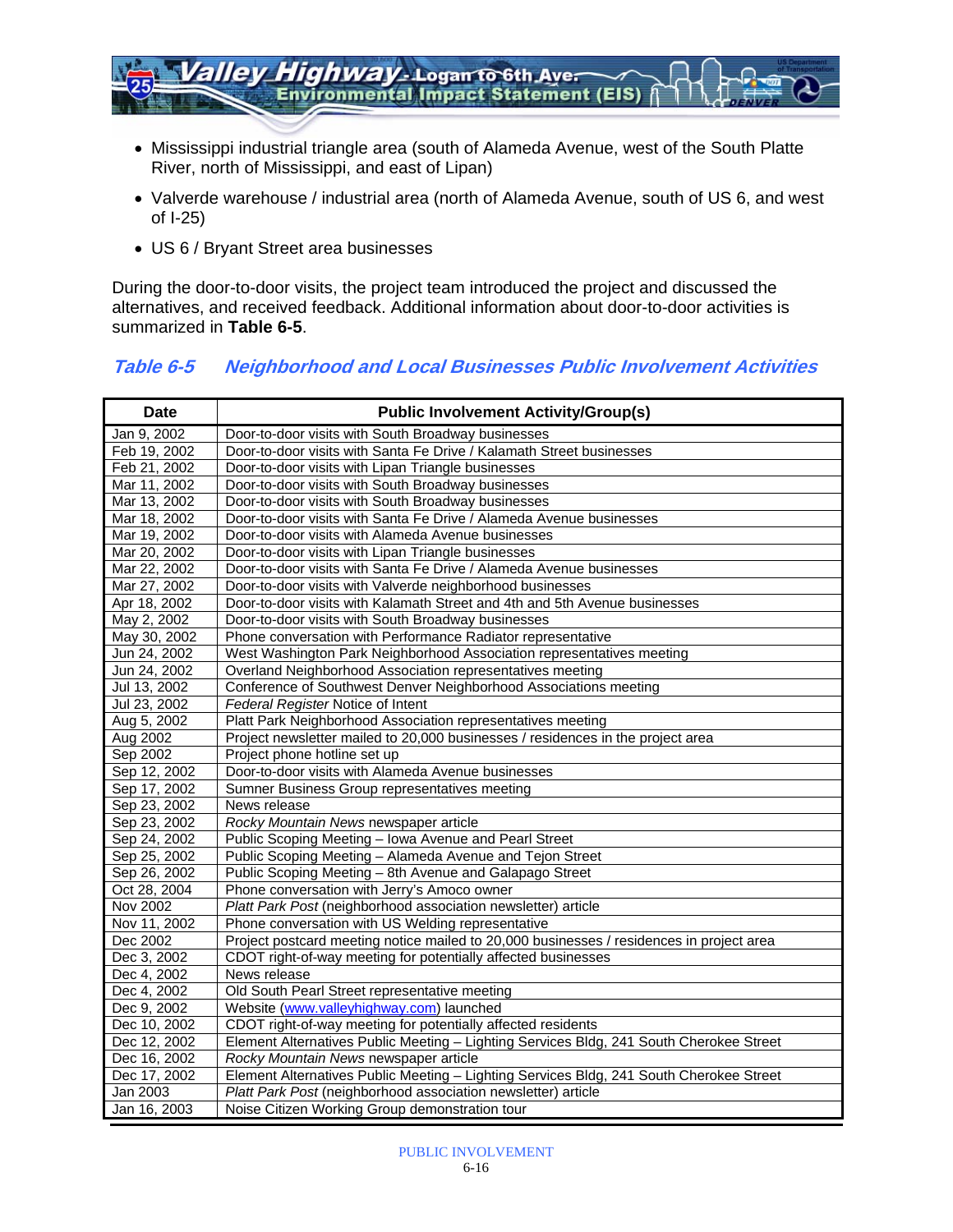#### *Table 6-5 Neighborhood and Local Businesses Public Involvement Activities (continued)*

| <b>Date</b>     | <b>Public Involvement Activity/Group(s)</b>                                                 |  |  |
|-----------------|---------------------------------------------------------------------------------------------|--|--|
| Jan 21, 2003    | Noise Citizen Working Group demonstration tour                                              |  |  |
| Jan 29, 2003    | Sumner Group meeting                                                                        |  |  |
| Mar 22, 2003    | West Washington Park Neighborhood Association meeting                                       |  |  |
| Apr 23, 2003    | Platt Park Neighborhood Association meeting                                                 |  |  |
| May 2003        | Platt Park Post (neighborhood association newsletter) article                               |  |  |
| May 6, 2003     | Meeting with Burlington Northern & Santa Fe Railway company representatives                 |  |  |
| May 20, 2003    | Sumner Group meeting                                                                        |  |  |
| May 30, 2003    | Phone conversation with Hurricane Drain owner                                               |  |  |
| Jun 9, 2003     | Website updated                                                                             |  |  |
| Jun 12, 2003    | Bicycle/Pedestrian Mobility Citizen Working Group meeting                                   |  |  |
| Jun 30, 2003    | Website updated                                                                             |  |  |
| <b>Jul 2003</b> | Washington Park The Profile newspaper article                                               |  |  |
| <b>Jul 2003</b> | Project newsletter mailed to 20,000 businesses/residences in the project area               |  |  |
| Jul 14, 2003    | Website updated                                                                             |  |  |
| Jul 16, 2003    | Door-to-door visits with US 6 and Bryant Street businesses                                  |  |  |
| Jul 17, 2003    | Door-to-door visits with US 6, Bryant Street, and Federal Boulevard businesses              |  |  |
| Jul 22, 2003    | News release                                                                                |  |  |
| Jul 23, 2003    | System Alternatives Public Meeting                                                          |  |  |
| Jul 28, 2003    | Rocky Mountain News newspaper article                                                       |  |  |
| Jul 29, 2003    | System Alternatives Public Meeting                                                          |  |  |
| Sep 1, 2003     | Website updated                                                                             |  |  |
| Sep 12, 2003    | One-on-one meeting with local business owner                                                |  |  |
| Sep 15, 2003    | Urban Design/Aesthetics Citizen Working Group meeting                                       |  |  |
| Sep 15, 2003    | Rocky Mountain News newspaper article                                                       |  |  |
| Sep 16, 2003    | South Platte River Corridor Citizen Working Group meeting                                   |  |  |
| Sep 19, 2003    | Website updated                                                                             |  |  |
| Sep 24, 2003    | Construction Impacts Citizen Working Group meeting                                          |  |  |
| Sep 26, 2003    | Noise Citizen Working Group meeting                                                         |  |  |
| Oct 2, 2003     | US 6 and Bryant Street businesses workshop                                                  |  |  |
| Oct 8, 2003     | West Washington Park Neighborhood Association meeting                                       |  |  |
| Oct 22, 2003    | Broadway Area Revitalization District (BARD) meeting                                        |  |  |
| Nov 12, 2003    | Website updated                                                                             |  |  |
| Nov 2003        | Project newsletter mailed to 20,000 businesses / residences in the project area             |  |  |
| Dec 4, 2003     | Santa Fe Drive Redevelopment District (NEWSED) meeting                                      |  |  |
| Dec 4, 2003     | South Platte River Corridor Citizen Working Group meeting                                   |  |  |
| Dec 4, 2003     | Website updated                                                                             |  |  |
| Dec 8, 2003     | Bicycle/Pedestrian Mobility Citizen Working Group meeting                                   |  |  |
| Dec 9, 2003     | Platt Park People's Neighborhood Association meeting                                        |  |  |
| Dec 10, 2003    | Construction Impacts Citizen Working Group meeting                                          |  |  |
| Dec 15, 2003    | Aesthetics/Urban Design Citizen Working Group meeting                                       |  |  |
| Dec 16, 2003    | Noise Citizen Working Group meeting                                                         |  |  |
| Dec 17, 2003    | Website updated                                                                             |  |  |
| Jan 2004        | Project postcard meeting notices mailed to 20,000 businesses / residences in project area   |  |  |
| Jan 6, 2004     | Provided bilingual (Spanish/English) flyers to NEWSED for distribution to members/clientele |  |  |
| Jan 9, 2004     | Website updated                                                                             |  |  |
| Jan 16, 2004    | News release                                                                                |  |  |
| Jan 22, 2004    | Community and Environmental Resources Public Meeting                                        |  |  |
| Jan 27, 2004    | Noise Citizen Working Group meeting                                                         |  |  |
| Jan 28, 2004    | Community and Environmental Resources Public Meeting                                        |  |  |
| Feb 4, 2004     | Phone conversation with Broadway Partnership representative                                 |  |  |
| May 2004        | Project newsletter mailed to 20,000 businesses/residences in the project area               |  |  |
| Apr 1, 2004     | Santa Fe Drive Redevelopment District (NEWSED) meeting                                      |  |  |
| Apr 28, 2004    | Bicycle/Pedestrian Mobility Citizen Working Group meeting                                   |  |  |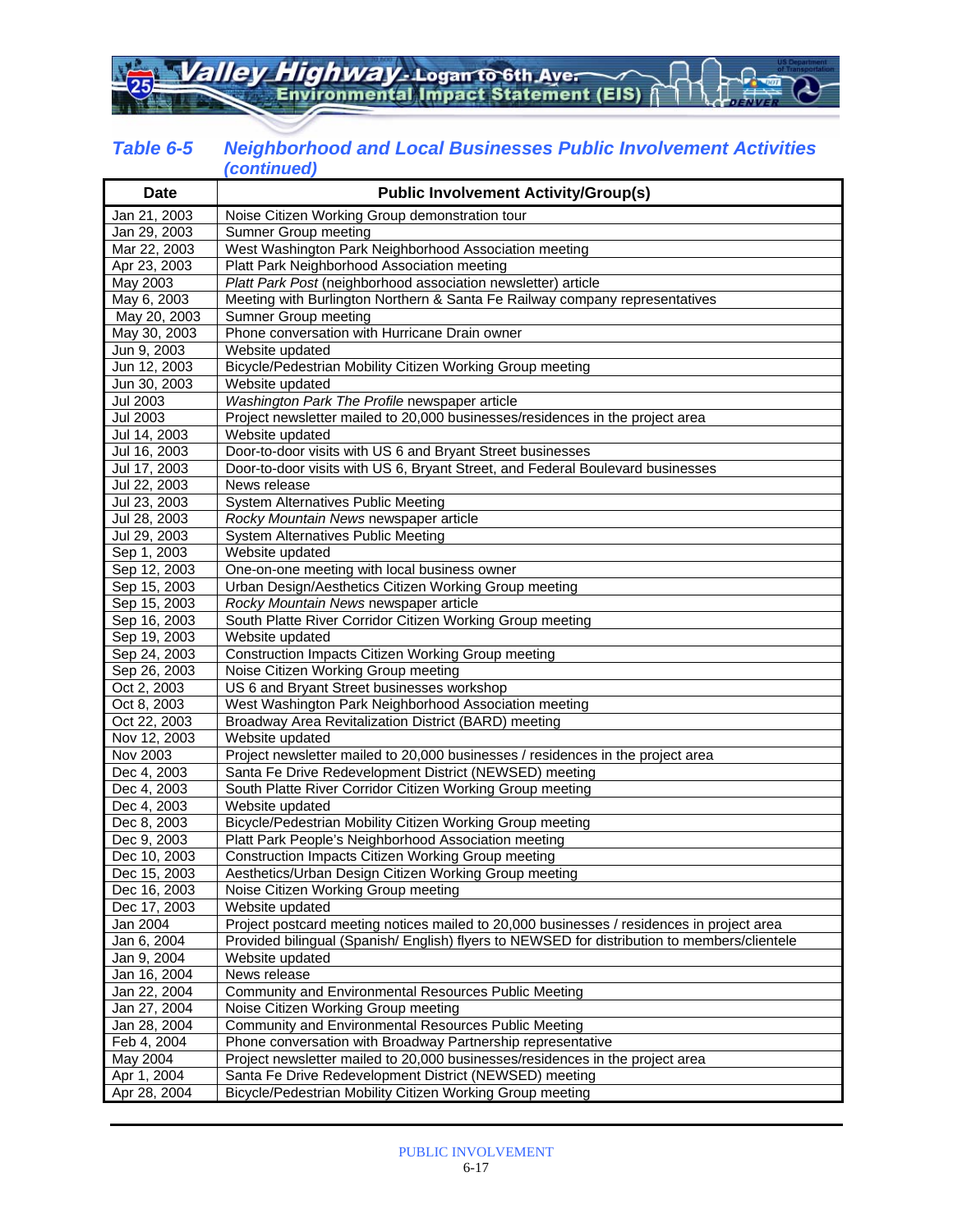Highway - Logan to 6th Aver **Environmental Impact Statement (EIS)** 

| Table 6-5 | <b>Neighborhood and Local Businesses Public Involvement Activities</b> |
|-----------|------------------------------------------------------------------------|
|           | (continued)                                                            |

| <b>Date</b>        | <b>Public Involvement Activity/Group(s)</b>                                   |
|--------------------|-------------------------------------------------------------------------------|
| May 2004           | <b>Website Updated</b>                                                        |
| Jun 15, 2004       | <b>Website Updated</b>                                                        |
| July 8, 2004       | <b>Website Updated</b>                                                        |
| July 13, 2004      | Community meeting on nuisance noise                                           |
| Oct 5, 2004        | Phone conversation with Wine Storage owner                                    |
| Oct 11, 2004       | Letter on project status distributed to the project mailing list              |
| Oct 13-15,<br>2004 | Website updated                                                               |
| Dec 6, 2004        | Website updated                                                               |
| Mar 4, 2004        | Website updated                                                               |
| April 2005         | Project newsletter mailed to 20,000 businesses/residences in the project area |
| Apr 18, 2005       | Website updated                                                               |
| Apr 28, 2005       | Website updated                                                               |
| Apr 29, 2005       | Federal Register Notice of Availability of the Draft EIS                      |
| May 6, 2005        | Website updated                                                               |
| May 16, 2005       | Website updated                                                               |
| May 19, 2005       | Draft EIS Informational Meeting                                               |
| May 23, 2005       | Website updated                                                               |
| Jun 2, 2005        | Draft EIS Public Hearing                                                      |
| Jun 29-30, '05     | Website updated                                                               |
| Aug 10, 2005       | Website updated                                                               |
| Oct 6, 2005        | Website updated                                                               |
| Nov, 2005          | Project newsletter mailed to 20,000 businesses/residences in project area     |
| Dec 6, 2005        | Website updated                                                               |
| Jan 13, 2006       | Website updated                                                               |
| Feb 28, 2006       | Website updated                                                               |
| Mar 1, 2006        | Website updated                                                               |
| Mar 8, 2006        | Website updated                                                               |
| Sept 9, 2006       | Inter-neighborhood cooperation meeting                                        |
| Sept 13, 2006      | West University Community Association meeting                                 |
| Sept 15, 2006      | Website updated                                                               |
| Sept 18, 2006      | West Washington Park Neighborhood Association meeting                         |
| Sept 27, 2006      | <b>Sumner Group meeting</b>                                                   |
| Sept 28, 2006      | US 6 and Bryant Street businesses workshop                                    |
| Oct 10, 2006       | Platt Park People's Association meeting                                       |
| Oct 25, 2006       | Barnum East Park users meeting                                                |
| Nov, 2006          | Project newsletter mailed to 20,000 businesses/residences in the project area |

### **6.4.6 Public Input Obtained**

Public comments that were identified during the public meetings prior to release of the Draft EIS included:

- Expressed concern over safety along the I-25 mainline; at the Broadway, Santa Fe Drive, and Alameda Avenue interchanges; and along US 6 at the Bryant Street interchange
- Expressed concern over impacts to property and property acquisition for right-of-way
- Expressed concern over traffic congestion and the impact of property redevelopment in the Broadway/I-25 interchange area on traffic flow and volumes
- Supported closure of the Bryant Street/US 6 interchange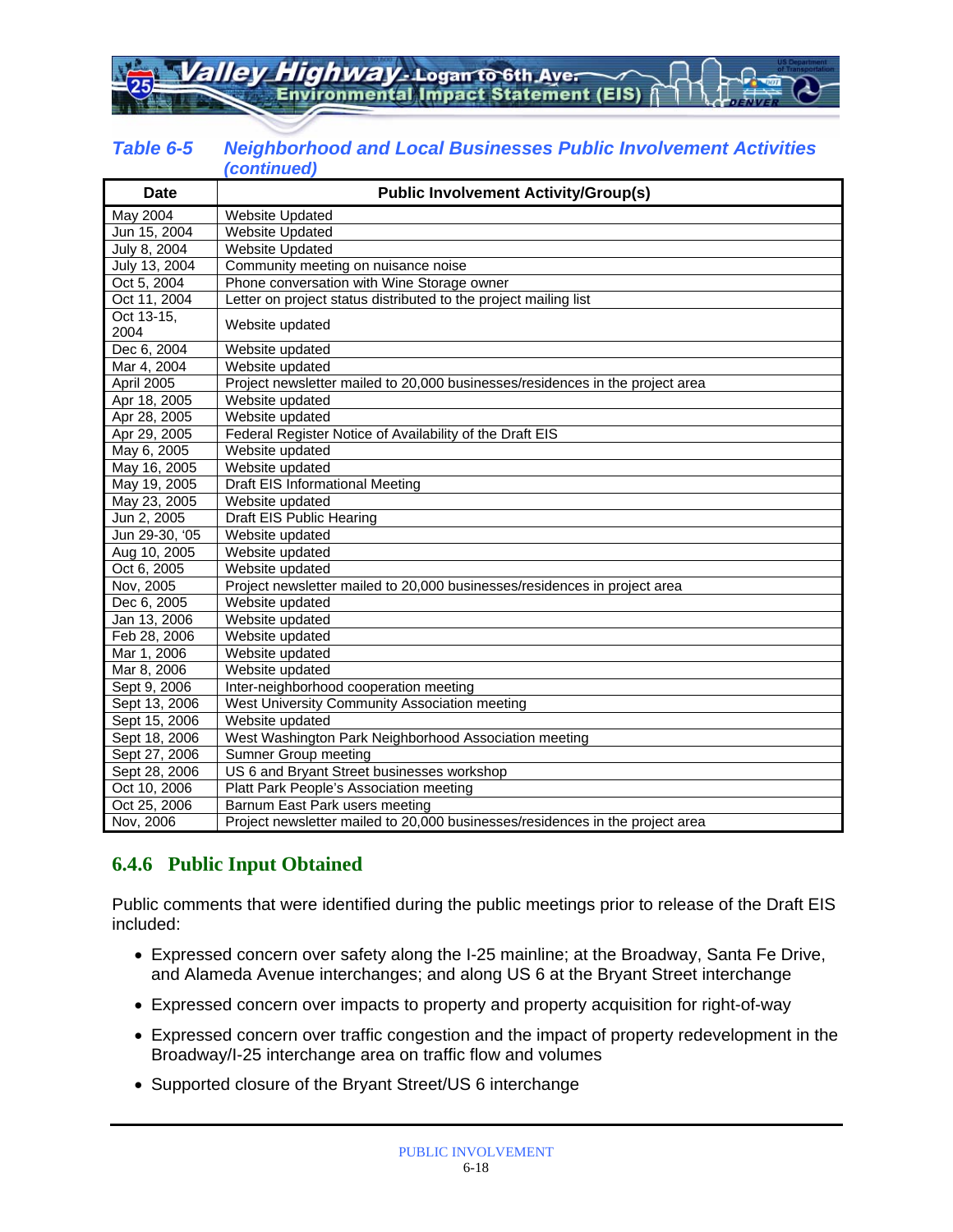- Expressed concern over business access to US 6 and I-25 if the Bryant Street interchange is closed
- Supported grade separation of the Consolidated Main Line railroad tracks and Santa Fe Drive and Kalamath Street to improve safety and traffic congestion
- Supported improved bicycle/pedestrian mobility along Alameda Avenue, access to the Broadway LRT station, and the Bayaud Avenue bicycle/pedestrian bridge
- Expressed concerns over highway noise, lights, and local view sheds
- Expressed concern over impacts to local businesses and neighborhoods during construction

*Highway* - Logan to 6th Aver

**Environmental Impact Statement (EIS)** 

- Supported a grade separation from southbound Broadway to southbound I-25
- Expressed concern over the use of a design-build process for final design and project construction

• Wanted to know when the project would begin and if funding was available In addition to the general public comments received, **Table 6-6** identifies comments received from neighborhood associations, business groups, and non-profit organizations that were met with prior to release of this EIS.

#### **Table 6-6 Summary of Comments Received from Neighborhood Associations, Business Groups, and Non-Profits**

| Group/Individual                             | <b>Issues/Concerns</b>                                                        |
|----------------------------------------------|-------------------------------------------------------------------------------|
| Athmar Park Neighborhood Association         | Noise issues related to I-25 and Santa Fe Drive/I-25 interchange<br>$\bullet$ |
|                                              | East/west connectivity along Alameda Avenue                                   |
|                                              | Safety at the Bryant Street/US 6 interchange                                  |
|                                              | Supported improvements to the Santa Fe Drive/I-25 interchange                 |
| Atlantis Community Inc.                      | Americans with Disability Act (ADA) accessibility and mobility                |
| <b>Baker Neighborhood Association</b>        | Noise and light pollution issues related to I-25<br>$\bullet$                 |
|                                              | Maintain view across I-25 toward the mountains                                |
|                                              | Pedestrian/bicycle accessibility to the Alameda LRT station                   |
|                                              | Supported movement of northbound I-25 on-ramp to the west side of Broadway    |
|                                              | Access to the South Platte River and the South Platte River Trail             |
| Barnum Improvement Council                   | Safety at the Bryant Street/US 6 interchange<br>$\bullet$                     |
|                                              | Project impacts at the Bryant Street/US 6 Avenue interchange                  |
|                                              | Excess traffic in neighborhood                                                |
| <b>Bayaud Industries</b>                     | Pedestrian mobility and safety<br>$\bullet$                                   |
| <b>Broadway Area Revitalization District</b> | Traffic along Broadway<br>$\bullet$                                           |
|                                              | Aesthetics and urban design of the corridor<br>$\bullet$                      |
|                                              | Coordination between CDOT and Cherokee Denver LLC                             |
| <b>Columbine Homes</b>                       | East/west connectivity along Alameda Avenue<br>$\bullet$                      |
| (The Bridge Project)                         | Safety along Alameda Avenue                                                   |
| Denver Indian Center                         | Project funding<br>$\bullet$                                                  |
|                                              | Project schedule                                                              |
| Godsman Neighborhood Association             | Safety at the Santa Fe Drive/I-25 interchange                                 |
| Hispanic Chamber of Commerce                 | Project funding<br>$\bullet$                                                  |
|                                              | Project schedule<br>$\bullet$                                                 |
| La Alma/Lincoln Park Planning Group          | Access to the business area northeast of the US 6/I-25 interchange            |
|                                              | Improvements to I-25 north of US 6<br>٠                                       |
|                                              | Traffic along Santa Fe Drive and Kalamath Street north of US 6                |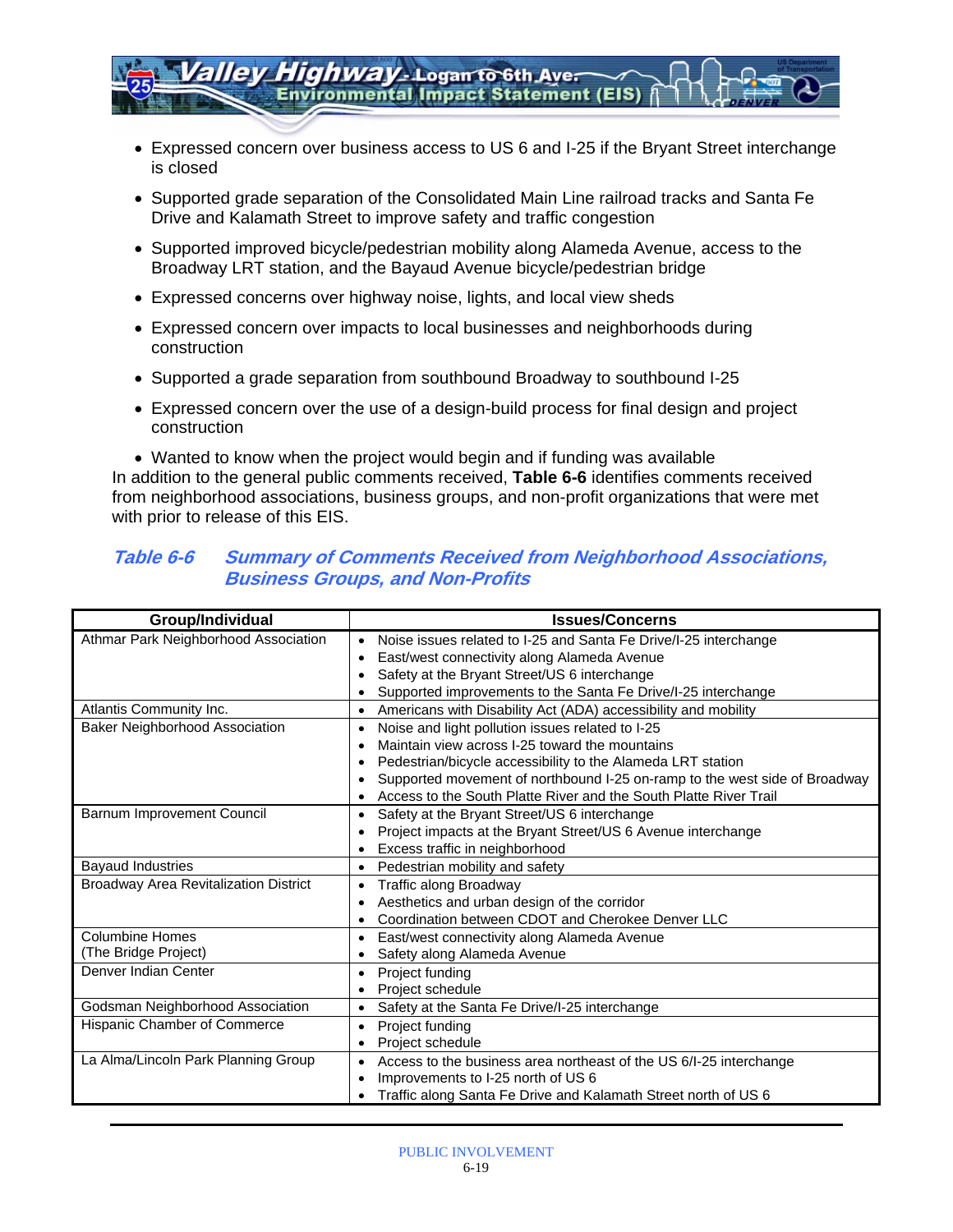*Highway* - Logan to 6th Aver **Environmental Impact Statement (EIS)** 

#### *Table 6-6 Summary of Comments Received from Neighborhood Associations, Business Groups, and Non-Profits (continued)*

| PUVIIVJJ VIVUN<br>Group/Individual        | 3, and Non Fronts (commuca)<br><b>Issues/Concerns</b>                                                                                          |
|-------------------------------------------|------------------------------------------------------------------------------------------------------------------------------------------------|
| Mi Casa Resource Center                   | Project funding<br>Project schedule<br>$\bullet$                                                                                               |
| Old South Pearl Street Association        | Employment opportunities and involvement                                                                                                       |
|                                           | Impacts to local businesses during construction<br>$\bullet$<br>Project schedule<br>$\bullet$                                                  |
|                                           | Excess traffic in neighborhood<br>$\bullet$                                                                                                    |
| Overland Neighborhood Association         | Excess traffic in neighborhood                                                                                                                 |
|                                           | Noise issues related to I-25<br>$\bullet$                                                                                                      |
|                                           | Supported improvements to the Santa Fe Drive/I-25 interchange<br>$\bullet$                                                                     |
| <b>Platt Park</b>                         | Noise issues related to the Broadway viaduct<br>$\bullet$                                                                                      |
| Neighborhood Association                  | Excess traffic in neighborhood<br>$\bullet$                                                                                                    |
|                                           | Pedestrian/bicycle accessibility to the Broadway LRT station<br>$\bullet$                                                                      |
| Poder Advocacy Council                    | Safety underneath the Broadway viaduct<br>$\bullet$                                                                                            |
|                                           | Supported the railroad grade separation at Santa Fe Drive and Kalamath Street<br>$\bullet$<br>Excess traffic in neighborhood<br>$\bullet$      |
| Santa Fe Drive Redevelopment Corp.        | Increased traffic and speed along Santa Fe Drive with railroad grade separation<br>$\bullet$                                                   |
| (NEWSED)                                  | Parking along Santa Fe Drive<br>$\bullet$                                                                                                      |
|                                           | Right-of-way acquisition and displacements along Santa Fe Drive and<br>$\bullet$                                                               |
|                                           | Kalamath Street                                                                                                                                |
| Shalom                                    | Employee safety and traffic along 2 <sup>nd</sup> Avenue<br>$\bullet$<br>Improved pedestrian mobility along 2 <sup>nd</sup> Avenue             |
| Sumner Group                              | $\bullet$<br>Property access<br>$\bullet$                                                                                                      |
|                                           | Mobility of trucks                                                                                                                             |
| Valverde Neighborhood                     | Noise issues related to I-25                                                                                                                   |
| Association/Metropolitan Organization for | East/west connectivity along Alameda Avenue                                                                                                    |
| the People                                |                                                                                                                                                |
| Villa Park Neighborhood Association       | Safety at the Bryant Street/US 6 interchange<br>$\bullet$                                                                                      |
|                                           | Project impacts at the Bryant Street/US 6 interchange<br>$\bullet$<br>Impacts to Barnum Park, Barnum Park North, and Barnum Park East near the |
|                                           | $\bullet$<br>Federal Boulevard/US 6 interchange                                                                                                |
|                                           | Traffic congestion at the US 6/I-25 interchange<br>$\bullet$                                                                                   |
| West Washington Park Neighborhood         | Noise issues related to the Broadway viaduct<br>$\bullet$                                                                                      |
| Association                               | Excess traffic in neighborhood<br>$\bullet$                                                                                                    |
|                                           | Pedestrian/bicycle accessibility to the Broadway LRT station<br>٠                                                                              |
|                                           | Supported movement of northbound I-25 on-ramp to the west side of Broadway<br>$\bullet$                                                        |
|                                           | Supported tunnel from southbound Broadway to southbound I-25                                                                                   |
|                                           | Supported System Alternative 2                                                                                                                 |

### *6.5 Special Outreach to Low-Income and Minority Populations*

Low-income and minority populations were identified through 2000 US Census Bureau data and through local community representatives. A discussion on environmental justice is included in **Section 4.1**, *Socio-Economics and Community*. Outreach activities were conducted to ensure that everyone living in the project area, including low-income or minority populations, received information related to the project and were afforded the opportunity to voice their questions and concerns related to the project. Special outreach activities to low-income and minority populations included:

- News releases to community and ethnic media (see **Section 6.2.5**)
- Provision of project information in Spanish and English, as necessary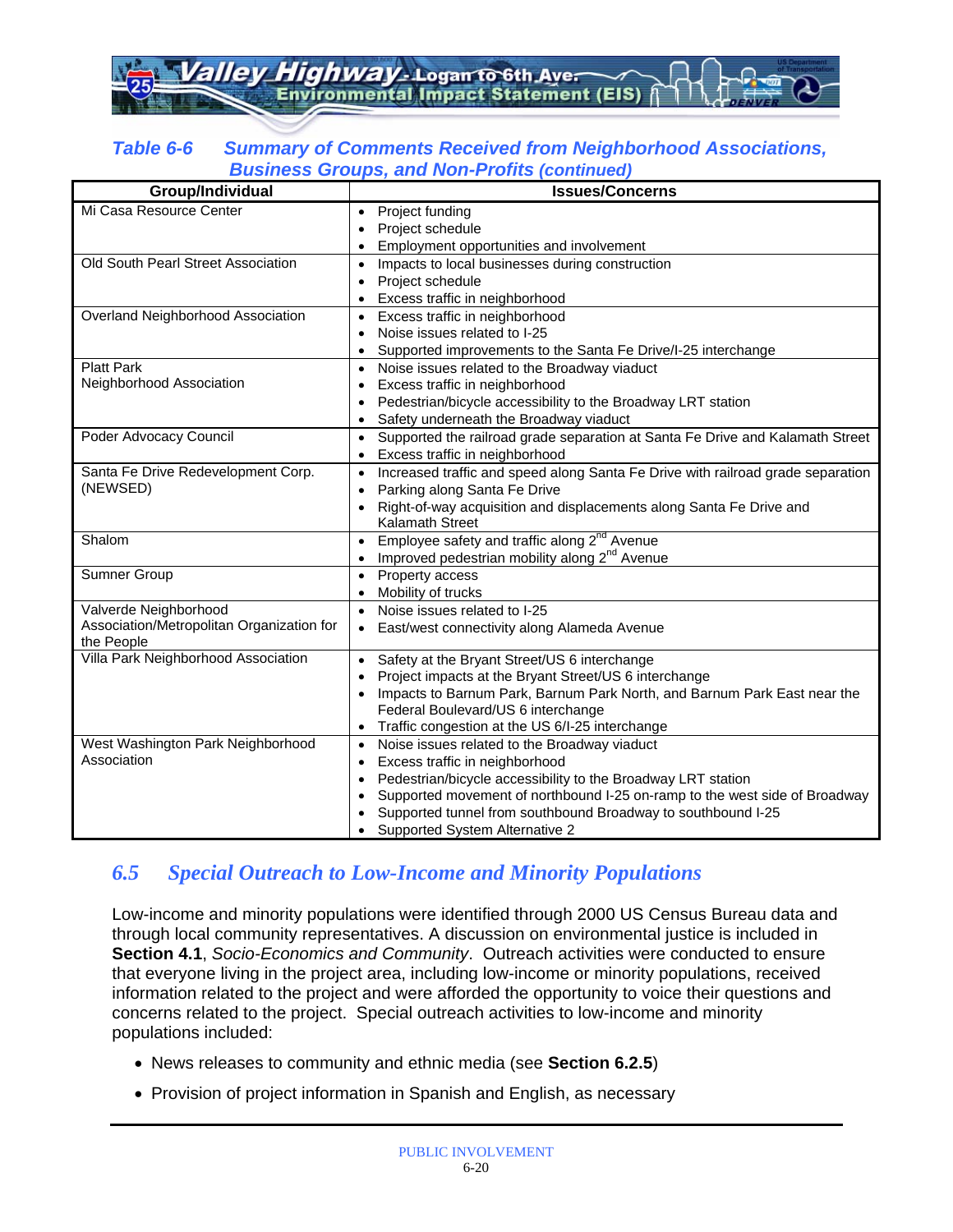- Access to translation at public meetings, through the project hotline, and on the project website (see **Section 6.2.4, 6.2.6, and 6.4.1**)
- Dissemination of project information through community institutions and organizations, such as local schools, churches, recreation centers, and local organizations (neighborhood associations, community groups, and non-profit organizations)
- Meetings with neighborhood associations, community groups, and non-profit organizations providing services for low-income and minority populations
- One-on-one meetings with local residents and individuals
- An information booth at the El Grito de la Independencia festival

### **6.5.1 Project Information Dissemination**

Based on the demographic and employment characteristics of the project area (see **Section 4.1**  *Socio-Economics and Community*), the following neighborhoods were identified with minority and low-income populations and were consequently targeted for special outreach: Athmar Park, Baker, Barnum, Lincoln Park, Valverde, Villa Park, and Sun Valley. Hispanics are the largest minority group in the project area (See **Table 4.1-1, Section 4.1)**.

To facilitate use by non-English speakers, a multi-lingual translator was provided on the Valley Highway project website. The multi-lingual translator could translate the website into thirteen different languages, including Spanish, Chinese, and Russian. In addition to the website, a bilingual (Spanish/English) project phone hotline was established. Project information, such as newsletters, flyers, and postcards, was provided in Spanish and English. Spanish translation was also made available at the public meetings (see **Section 6.4.1**). Vietnamese translation was also provided at the project meeting held at Columbine Homes, a Denver Housing Authority public housing site.

News releases were prepared and provided to media targeting minority populations, such as *El Hispano*, *Urban Spectrum*, *Hispania News, Korea Times Denver*, *Korean Denver News*, *Colorado Chinese News*, *Univision*, and *Telemundo*. **Table 6-1** identifies the list of local media that news releases were provided to. A newspaper article on the Valley Highway Project was published in the *La Voz* and a television news story was aired on *Univision* in December 2002.

Bilingual newsletters and flyers (Spanish/English) were distributed through local schools, churches, recreation centers, and local organizations. The following community institutions and organizations distributed project information:

- Fairmount Elementary, Greenlee Elementary School, Barnum Elementary, Del Pueblo Elementary School, Baker Middle School, Valverde Elementary School, Lincoln Elementary, and Rishel Middle School
- St. Anthony of Padua, St. Vincent de Paul Parish, Presentation of Our Lady, St. Augustine Orthodox, Valverde Park Presbyterian, Rocky Mountain Church of God, and Church of Latter Day Saints
- La Alma and La Familia Recreation Centers
- Mi Casa Resource Center, Centro Bienestar, the Bridge Project (Columbine Homes), NEWSED, Hispanic Chamber of Commerce, and Asian Chamber of Commerce, Rocky Mountain Indian Chamber of Commerce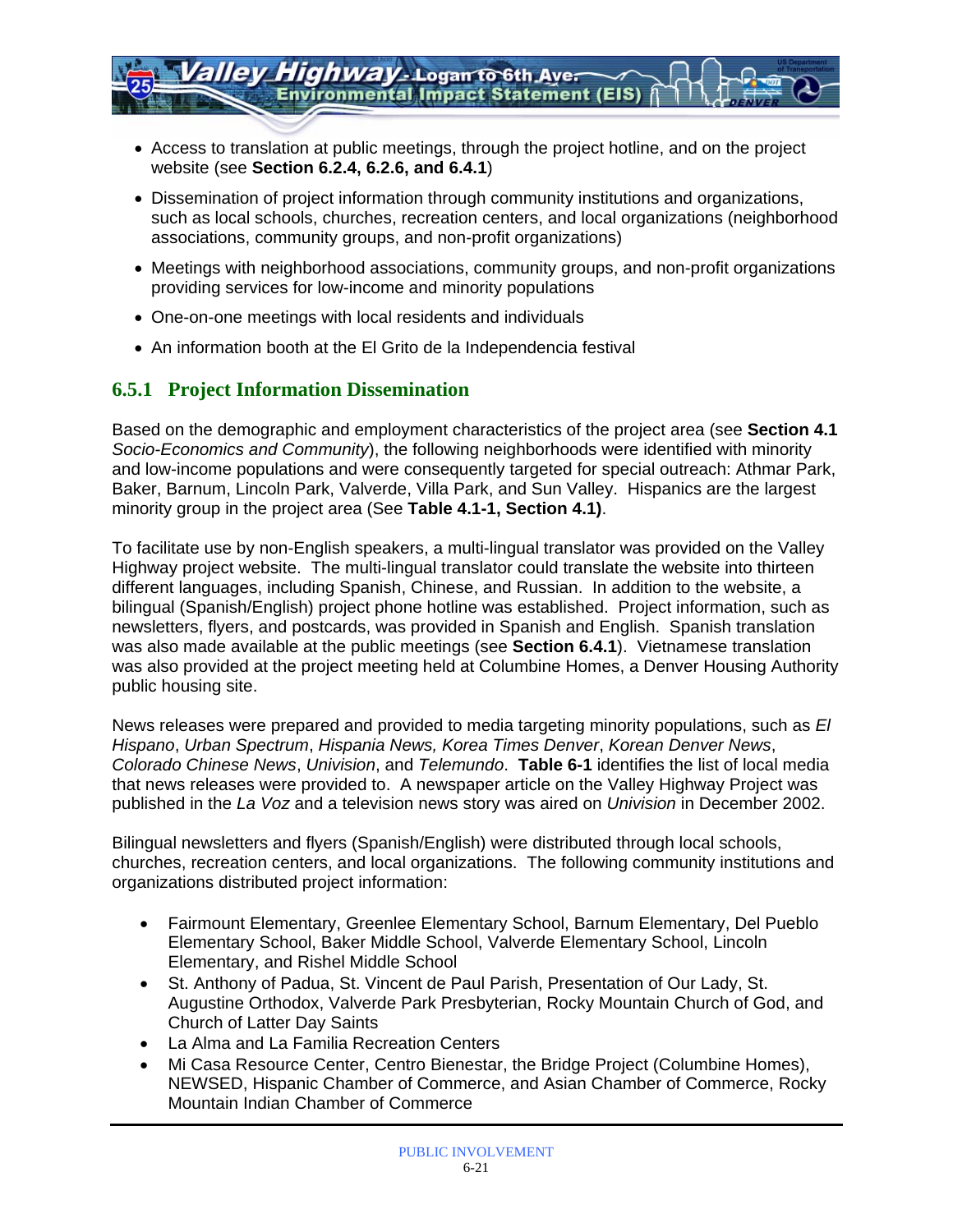### **6.5.2 Local Neighborhood Association and Non-Profit Organization Meetings**

Project staff met with local neighborhood associations and non-profit organizations to introduce the project and to discuss concerns and issues related to the system alternatives and the NEPA process. Project staff contacted each community representative to inform them of the project and to request the opportunity to conduct a small, informal briefing with an organization representative or in a group setting. **Table 6-7** summarizes the local community representatives contacted.

These briefings allowed the project team the opportunity to provide detailed project information in a personalized manner to a large number of individuals. Meetings were attended both by local community group leaders and residents. Information was also provided to the community representatives for dissemination. **Table 6-8** summarizes the special outreach activities to lowincome and minority populations in the project area.

Project staff met with the Athmar Park, Baker, Barnum, Valverde, Villa Park, and Poder Advocacy Council neighborhood associations or their representative. Specific comments from these meetings and groups are summarized in **Table 6-6**. The meeting with the Valverde Neighborhood Association representative was also attended by a representative from the Metropolitan Organization for the People.

Additional meetings were held with several non-profit organizations in the project area: Atlantis Community, Bayaud Industries, Shalom, Platte River Industries, The Bridge Project at Columbine Homes, and Making Connections Denver.

| <b>Association/Group</b>                                        | <b>Contact</b>              |
|-----------------------------------------------------------------|-----------------------------|
| Alameda Square Businesses                                       | Khahn Vu                    |
| Asian Chamber of Commerce                                       | John Wright                 |
| Athmar Park Neighborhood Association                            | Karen Cuthbertson           |
| Atlantis Community, Inc.                                        | Tim Thornton                |
| Barnum Improvement Council                                      | <b>Howard Kumpf</b>         |
| <b>Bayaud Industries</b>                                        | David Henniger              |
| The Bridge Project (Columbine Homes - Denver Public Housing)    | Jeanne Orrben               |
| Catalus Resources/Making Connections/Westside Visions Coalition | <b>Kit Williams</b>         |
| Colorado Commission of Indian Affairs                           | Karen Wilde-Rogers          |
| Denver Buddhist Cultural Society                                | Sue Ong Moyers              |
| Denver Indian Center                                            | Colleen Brave/Carrie Howell |
| Denver's Neighborhood Safe Haven                                | Arturo Rodriquez            |
| <b>Florence Crittenton Center</b>                               | Silvia Milanese             |
| Godsman Neighborhood Association                                | <b>Betty Stewart</b>        |
| Hispanic Chamber of Commerce                                    | Diedra Garcia               |
| Historic Baker Neighborhood Association                         | Al Habercorn                |
| La Familia Recreation Center                                    | Sid Shuck                   |
| La Alma/Lincoln Park Planning Group                             | Peter Hynes                 |
| La Alma Recreation Center                                       | Dave Rodriguez              |
| Metropolitan Organization for the People                        | Mateos Alvarez              |
| Mi Casa                                                         | Brenda Lopez                |
| Northwest Neighbor's Coalition                                  | Ray Defa                    |
| <b>Platte River Industries</b>                                  | <b>Robert Smith</b>         |
| Poder Advocacy Council                                          | Carlos Guerra               |

### **Table 6-7 Local Community Representatives Contacted**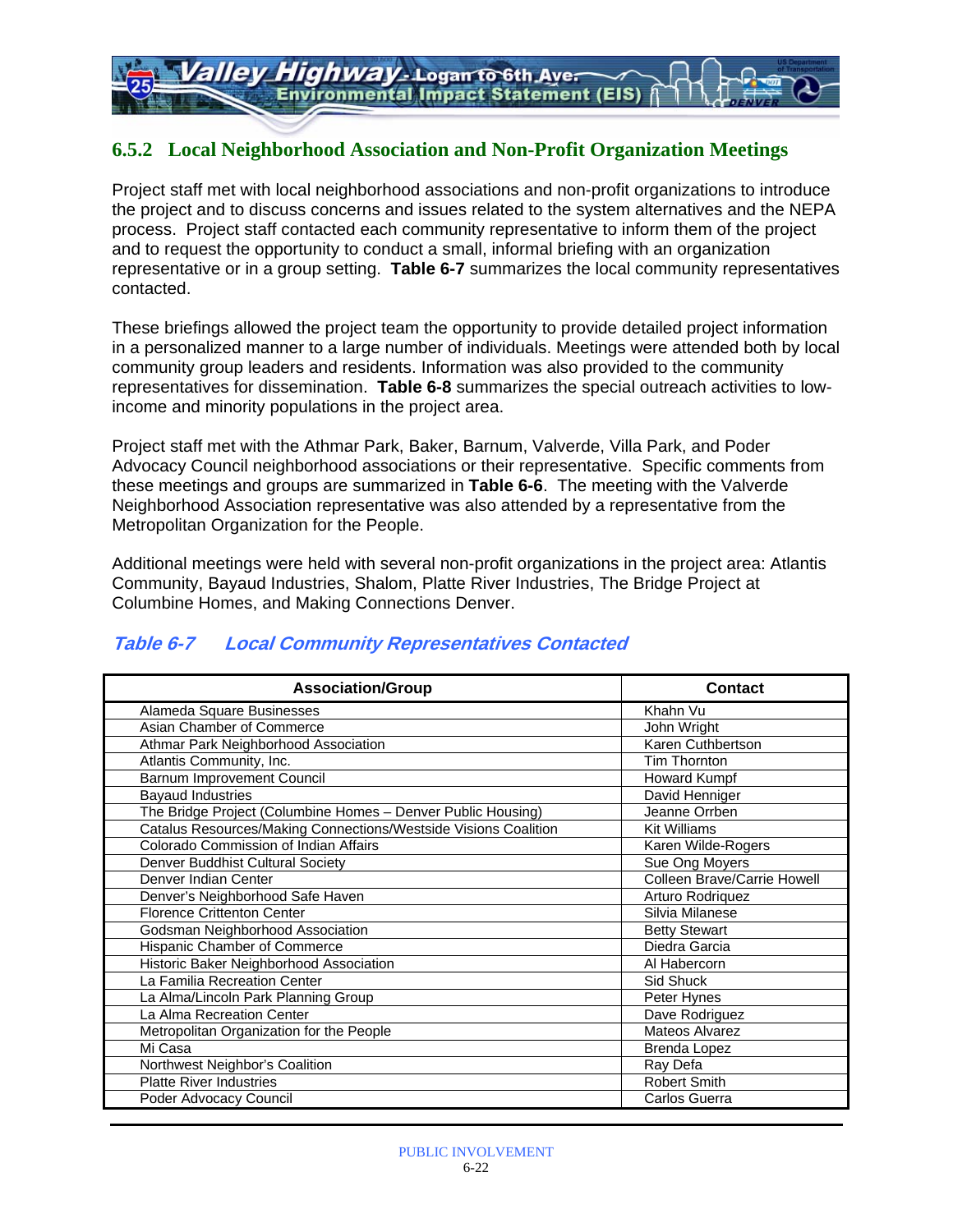alley Highway - Logan to 6th Ave.

#### *Table 6-7 Local Community Representatives Contacted (continued)*

| <b>Association/Group</b>                         | Contact                 |
|--------------------------------------------------|-------------------------|
| Presentation of Our Lady                         | <b>Father Vincent</b>   |
| Rocky Mountain Indian Chamber of Commerce        | Paul Kabotie            |
| St. Anthony of Padua                             | <b>Theresa Martinez</b> |
| St. Augustine Orthodox Church                    | <b>Father Michael</b>   |
| St. Joseph's Redemptorist Church/Centro Bienstar | <b>Father Steve</b>     |
| St. Rose of Lima                                 | Rev. Patrick Dolan      |
| St. Vincent de Paul Parish                       | Nancy Schaffner         |
| Shalom                                           | Arnold Kover            |
| Sun Valley Community Association                 | Paul Bobian             |
| Valverde Neighborhood Association                | Leticia Otero           |
| Villa Park Neighborhood Association              | Rosa Howard             |
| Western Indian Chamber of Commerce               | <b>Ben Sherman</b>      |

### **Table 6-8 Special Outreach Activities for Low-Income or Minority Populations**

| <b>Date</b>     | <b>Group/Activity</b>                                                                             |
|-----------------|---------------------------------------------------------------------------------------------------|
| May 3, 2002     | Door-to-door visits with Alameda Avenue businesses (with Spanish interpreter)                     |
| Jun 24, 2002    | Godsman Neighborhood Association representative meeting                                           |
| Jul 10, 2002    | Door-to-door visits with Alameda Square businesses                                                |
| Jul 11, 2002    | Athmar Park Neighborhood Association representative meeting                                       |
| Aug 8, 2002     | Baker Historic Neighborhood Association representative meeting                                    |
| Aug 8, 2002     | Villa Park Neighborhood Association representative meeting                                        |
| Aug 8, 2002     | Barnum Improvement Council representative meeting                                                 |
| Sep 8, 2003     | Provided information packet to Western Indian Chamber representative                              |
| Sep 22, 2003    | Provided information packet to Denver Indian Center representative                                |
| Sep 22, 2003    | Provided information packet to Rocky Mountain Indian Chamber of Commerce representative           |
| Sep 23, 2002    | News release                                                                                      |
| Nov 19, 2002    | Native American Conference                                                                        |
| Nov 16, 2002    | Athmar Park Neighborhood Association annual meeting                                               |
| Dec 2, 2002     | Delivered bilingual (Spanish/English) flyers to elementary schools                                |
| Dec 2, 2002     | Delivered bilingual (Spanish/English) flyers to churches                                          |
| Dec 4, 2002     | News release                                                                                      |
| Dec 11, 2002    | Univision KCEC-TV news story                                                                      |
| Dec 11, 2002    | La Voz newspaper article                                                                          |
| <b>Jul 2003</b> | Delivered bilingual (Spanish/English) flyers to St. Anthony of Padua, St. Vincent de Paul Parish, |
|                 | Presentation of Our Lady, and St. Augustine Orthodox Church.                                      |
| Jul 2003        | Delivered bilingual (Spanish/ English) flyers to La Alma Recreation Center and La Familia         |
|                 | <b>Recreation Center</b>                                                                          |
| <b>Jul 2003</b> | Delivered bilingual (Spanish/English) flyers to Mi Casa Resource Center                           |
| Jul 2003        | Delivered bilingual (Spanish/English) flyers to businesses along US 6, Bryant Street, and Federal |
|                 | <b>Boulevard</b>                                                                                  |
| Jul 22, 2003    | News release                                                                                      |
| Jul 24, 2003    | Mi Casa Resource Center presentation                                                              |
| Jul 31, 2003    | One-on-one meeting with area resident                                                             |
| Sep 13, 2003    | El Grito de la Independencia Festival                                                             |
| Sep 16, 2003    | Barnum Improvement Council meeting                                                                |
| Sep 24, 2003    | Making Connections - Denver meeting                                                               |
| Oct 2, 2003     | Valverde Neighborhood Association representative and Metropolitan Organization for the People     |
|                 | representative meeting                                                                            |
| Oct 22, 2003    | Villa Park Neighborhood Association meeting                                                       |
| Oct 24, 2003    | Provided information packet to Colorado Commission of Indian Affairs Executive Director           |
| Oct 27, 2003    | One-on-One meeting with local resident                                                            |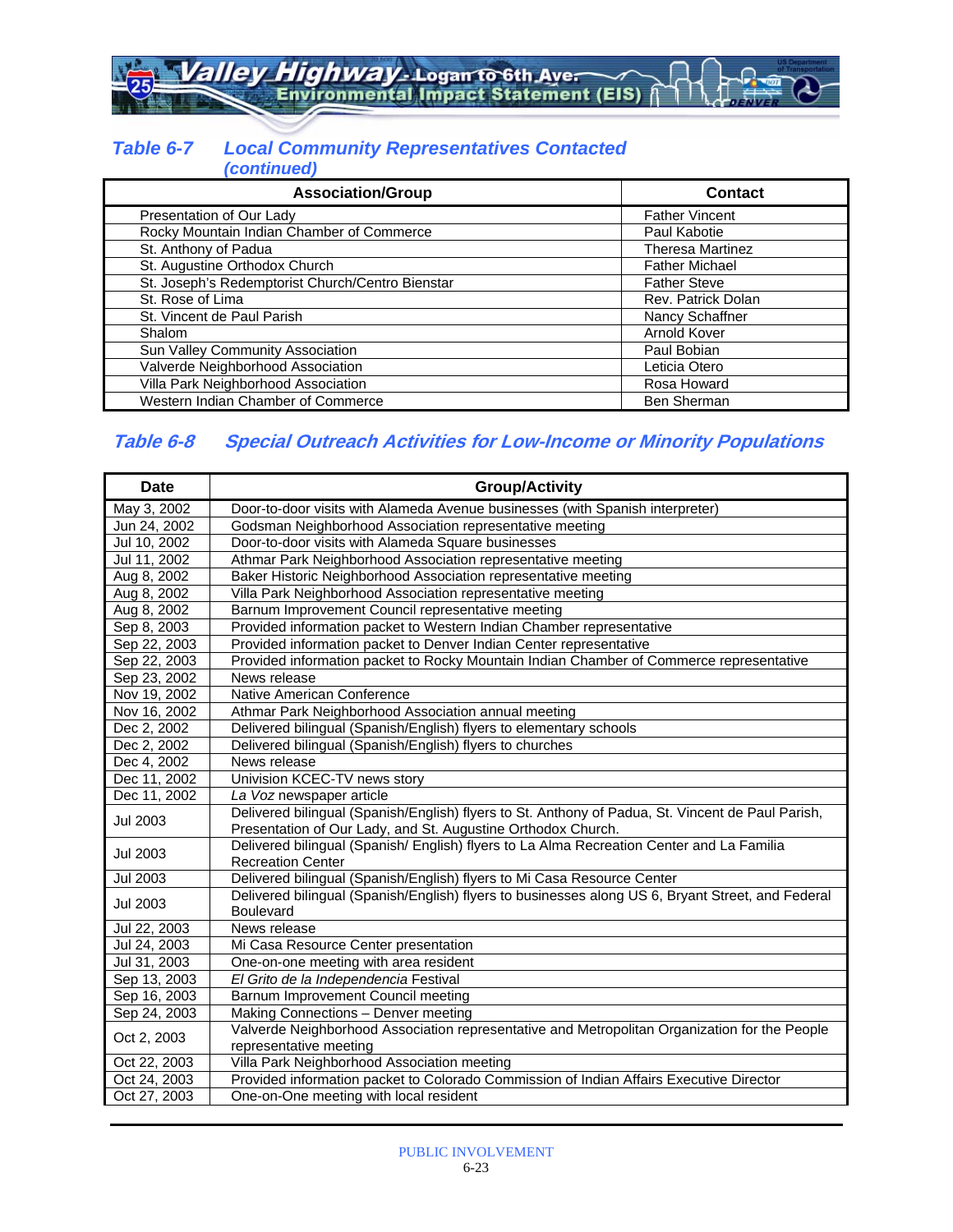alley Highway - Logan to 6th Ave

#### *Table 6-8 Special Outreach Activities for Low-Income and Minority Populations (continued)*

| <b>Date</b>             | <b>Group/Activity</b>                                                                                                                                                                                                                                                                                                                                                                                                  |
|-------------------------|------------------------------------------------------------------------------------------------------------------------------------------------------------------------------------------------------------------------------------------------------------------------------------------------------------------------------------------------------------------------------------------------------------------------|
| Nov 4, 2003             | Shalom meeting                                                                                                                                                                                                                                                                                                                                                                                                         |
| Nov 4, 2003             | Columbine Housing (Bridge Project) planning meeting                                                                                                                                                                                                                                                                                                                                                                    |
| Nov 11, 2003            | Baker Neighborhood Association meeting                                                                                                                                                                                                                                                                                                                                                                                 |
| Nov 15, 2003            | Athmar Park Neighborhood Association meeting                                                                                                                                                                                                                                                                                                                                                                           |
| Nov 18, 2003            | Hispanic Chamber of Commerce meeting                                                                                                                                                                                                                                                                                                                                                                                   |
| Nov 20, 2003            | Poder Advocacy Council meeting                                                                                                                                                                                                                                                                                                                                                                                         |
| Dec 8, 2003             | Mi Casa Resource Center managers meeting                                                                                                                                                                                                                                                                                                                                                                               |
| Dec 11, 2003            | Columbine Housing meeting                                                                                                                                                                                                                                                                                                                                                                                              |
| Jan 2004                | Delivered bilingual (Spanish/English) flyers to St. Anthony of Padua, St. Vincent de Paul Parish,<br>Presentation of Our Lady, and St. Joseph's Churches                                                                                                                                                                                                                                                               |
| Jan 2004                | Delivered bilingual (Spanish/English) flyers to La Alma Recreation Center and La Familia<br><b>Recreation Center</b>                                                                                                                                                                                                                                                                                                   |
| Jan 6, 2004             | Delivered bilingual (Spanish/English) flyers to Making Connections - Denver                                                                                                                                                                                                                                                                                                                                            |
| Jan 7, 2004             | Delivered bilingual (Spanish/English) flyers to the Asian Chamber of Commerce                                                                                                                                                                                                                                                                                                                                          |
| Jan 12, 2004            | Delivered bilingual (Spanish/English) flyers to Columbine Homes (Denver Housing Authority)                                                                                                                                                                                                                                                                                                                             |
| Jan 16, 2004            | News release                                                                                                                                                                                                                                                                                                                                                                                                           |
| Jan 19, 2004            | Phone conversation with Platte River Industries representative                                                                                                                                                                                                                                                                                                                                                         |
| Jan 23, 2004            | Bayaud Industries meeting                                                                                                                                                                                                                                                                                                                                                                                              |
| Jan 23, 2004            | Atlantis Community, Inc. meeting                                                                                                                                                                                                                                                                                                                                                                                       |
| Feb 1, 2004             | Athmar Park newsletter article                                                                                                                                                                                                                                                                                                                                                                                         |
| Feb 19, 2004            | One-on-one meeting with area resident                                                                                                                                                                                                                                                                                                                                                                                  |
| Mar 2004                | Delivered flyers to the Rocky Mountain Indian Chamber of Commerce for distribution at the<br>Denver March Powwow                                                                                                                                                                                                                                                                                                       |
| Mar 30, 2004            | Phone conversation with Hispanic Chamber of Commerce representative                                                                                                                                                                                                                                                                                                                                                    |
| Apr 6, 2004             | La Alma/Lincoln Park Community Planning Group representative meeting                                                                                                                                                                                                                                                                                                                                                   |
| Apr 27, 2004            | Denver Indian Center Public Meeting                                                                                                                                                                                                                                                                                                                                                                                    |
| May 25, 2004            | Athmar Park Neighborhood Association meeting                                                                                                                                                                                                                                                                                                                                                                           |
| Aug 12, 2004            | Phone conversation on project status with Atlantis representative                                                                                                                                                                                                                                                                                                                                                      |
| Aug 12, 2004            | Phone conversation on project status with Shalom representative                                                                                                                                                                                                                                                                                                                                                        |
| Aug 22, 2004            | Phone conversation on project status with Platte River Industries representative                                                                                                                                                                                                                                                                                                                                       |
| Aug 22, 2004            | Phone conversation on project status with Bayaud Industries representative                                                                                                                                                                                                                                                                                                                                             |
| Aug 22, 2004            | Phone conversation on project status with Mi Casa Resource Center representative                                                                                                                                                                                                                                                                                                                                       |
| Aug 22, 2004            | Phone conversation on project status with Columbine Homes/The Bridge Project representative                                                                                                                                                                                                                                                                                                                            |
| April, 2005             | Delivered bilingual (English/Spanish) flyers to St. Anthony de Padua, St. Vincent de Paul Parish,<br>Presentation of our Lady, and St. Joseph's Church                                                                                                                                                                                                                                                                 |
| May 6, 2005             | Delivered bilingual (English/Spanish) flyers to church of Latter Day Saints, St. Vincent de Paul<br>Parish, St. Joseph's Church, St. Rose de Lima, Mi Casa Resource Center, and Centro Bienestar                                                                                                                                                                                                                       |
| May 9, 2005             | Delivered bilingual (English/Spanish) flyers to Fairmount Elementary, Baker Middle School,<br>Barnum Elementary, Rishel Middle School, Valverde Elementary School, Lincoln Elementary, Del<br>Pueblo elementary, St. Anthony de Padua, Valverde Park Presbyterian Church, Platte Park<br>Senior Center, La Alma Recreation Center, La Familia Recreation Center, Cameron United<br>Methodist Church, and St. Augustine |
| May 11, 2005            | Delivered bilingual (English/Spanish) flyers to Presbyterian of Our Lady, NEWSED, Bridge<br>Project/Columbine Homes                                                                                                                                                                                                                                                                                                    |
| May 13, 2005            | Delivered bilingual (English/Spanish) flyers to Rocky Mountain Church of God                                                                                                                                                                                                                                                                                                                                           |
| Sept 12, 2006           | Concerned Citizens for Barnum meeting                                                                                                                                                                                                                                                                                                                                                                                  |
| Sept 16 and<br>17, 2006 | El Grito de la Independeneia Festival                                                                                                                                                                                                                                                                                                                                                                                  |
| Sept 26, 2006           | Athmar Park Neighborhood Association meeting                                                                                                                                                                                                                                                                                                                                                                           |
| Sept 26, 2006           | La Alma/Lincoln Park Planning Group meeting                                                                                                                                                                                                                                                                                                                                                                            |
| Sept 27, 2006           | Villa Park Neighborhood Association meeting                                                                                                                                                                                                                                                                                                                                                                            |
| Oct 10, 2006            | Baker Historic Neighborhood Association meeting                                                                                                                                                                                                                                                                                                                                                                        |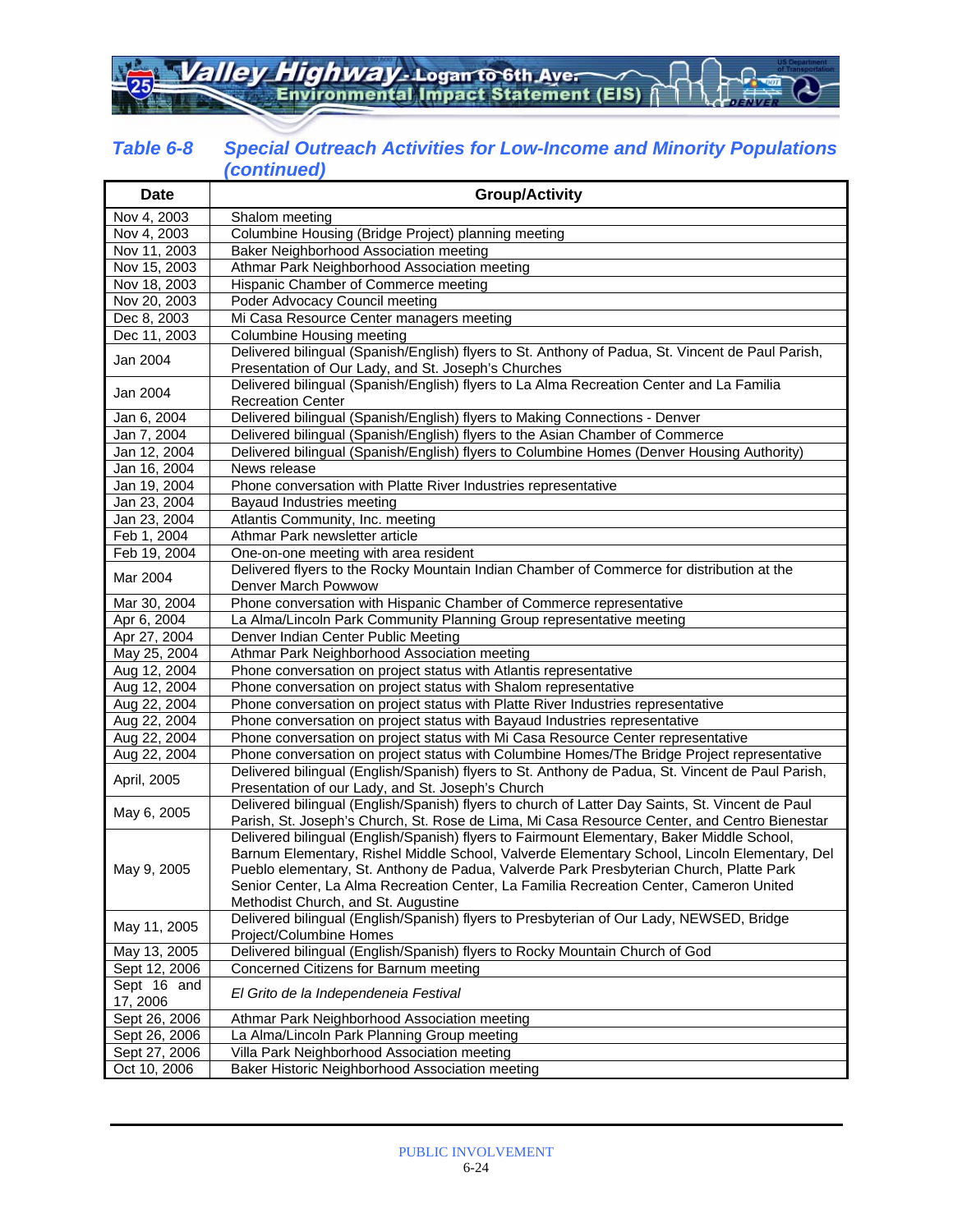### **6.5.3 Local Festival**

Project team members staffed a booth at the *El Grito de la Independencia* Festival (Cry for Independence) on September 13<sup>th</sup> to 14<sup>th</sup> 2003 and September 16<sup>th</sup> and 17<sup>th</sup> 2006, along Santa Fe Drive. The *El Grito de la Independencia* Festival is an annual gathering celebrating Mexico's independence from colonial Spain, which is sponsored by NEWSED. Approximately 75,000 primarily Spanish-speakers attended the festival in 2004. The objective was to disseminate project information and discuss the project with local residents. A Spanish translator was available to facilitate discussions on the project. Interested individuals were included on the mailing list and Citizen Working Groups.

### *6.6 Release of Draft EIS*

A Notice of Availability for the I-25 Valley Highway Project Draft Environmental Impact Statement (EIS) was published in the *Federal Register* on April 29, 2005. The Notice of Availability included the date and location of the public hearing. This information was also disseminated through a mass mailing to the project area, flyers, and news releases (see **Tables 6-2, 6-5,** and **6-8**).

The Draft EIS was made available to the public on the project website at www.valleyhighway.com and at the following locations:

- FHWA, 12300 W. Dakota Avenue, Lakewood
- CDOT, 2000 S. Holly Street, Denver
- Denver Public Library, Central Library, 10 W.  $14<sup>th</sup>$  Avenue Parkway, Denver
- Denver Public Library, Ross-Barnum Branch, 3570 W. First Avenue, Denver
- Denver Public Library, Byers Branch, 675 Santa Fe Drive, Denver
- Denver Public Library, Ross-Broadway Branch, 33. E. Bayaud, Avenue, Denver
- Denver Public Library, Athmar Park Branch, 1055 S. Tejon Street, Denver
- Denver Public Library, Decker Branch, 501 S. Logan Street, Denver

The 45-day public comment period for the Draft EIS ended on June 14, 2005. During the comment period, an informational meeting was held on May 19, 2005, and the public hearing was held on June 2, 2005. Twenty-seven individuals attended the informational meeting, and twenty-six individuals attended the public hearing. The comments were received, as follows:

- Ten individuals provided verbal comments during the informational meeting, and one written comment was received.
- Seven individuals provided verbal comments during the public hearing, and two written comments were received.
- Six comments were received via the website during the comment period.
- U.S. Welding, Rio Grande Company, Cherokee Denver, West Washington Park Neighborhood Association, and Robert Shedd provided comment letters.
- Comments were also received from SHPO, USFWS, City and County of Denver, EPA, RTD, DRCOG, and the U.S. Department of the Interior. The Federal Railroad Administration (FRA) indicated that they had no comments.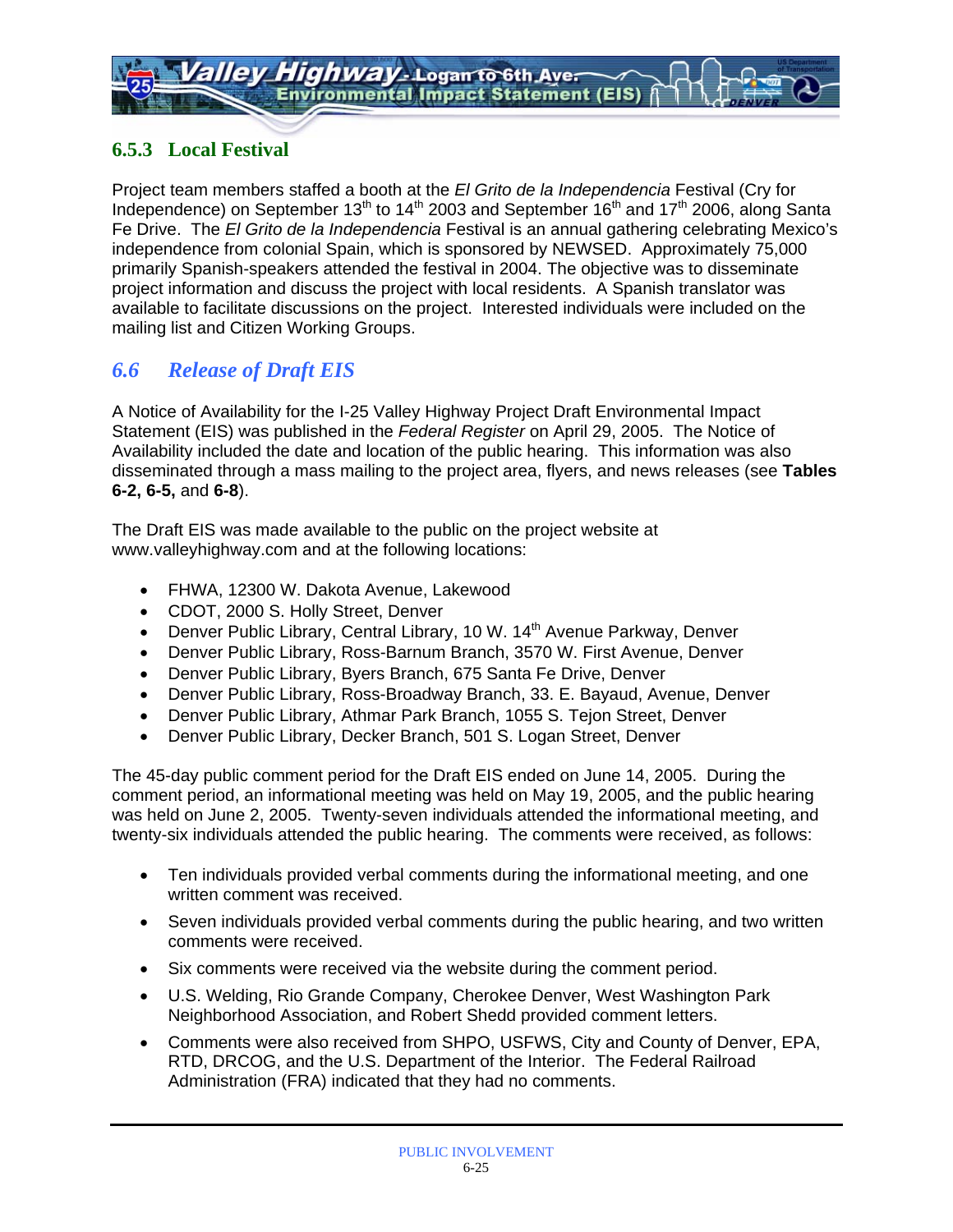Highway - Logan to 6th Aver allev **Environmental Impact Statement (EIS)** 

The agency and public comments received and responses to the comments, including the court reports transcripts of oral comments received at the informational meeting and the public hearing, are included in **Appendix A** *Agency Coordination* and **Appendix B** *Public Coordination*.

### *6.7 Coordination Subsequent to Release of Final EIS*

The availability of this Final EIS and the date and location of the public hearing will be announced at least 15 days in advance of the hearing. This information will be disseminated through a mass mailing to the project area, flyers, and news releases. At the public hearing, the public will be provided the opportunity to comment on the project and the Final EIS. Written comments will be accepted for 30 days following availability and will be included in the official record.